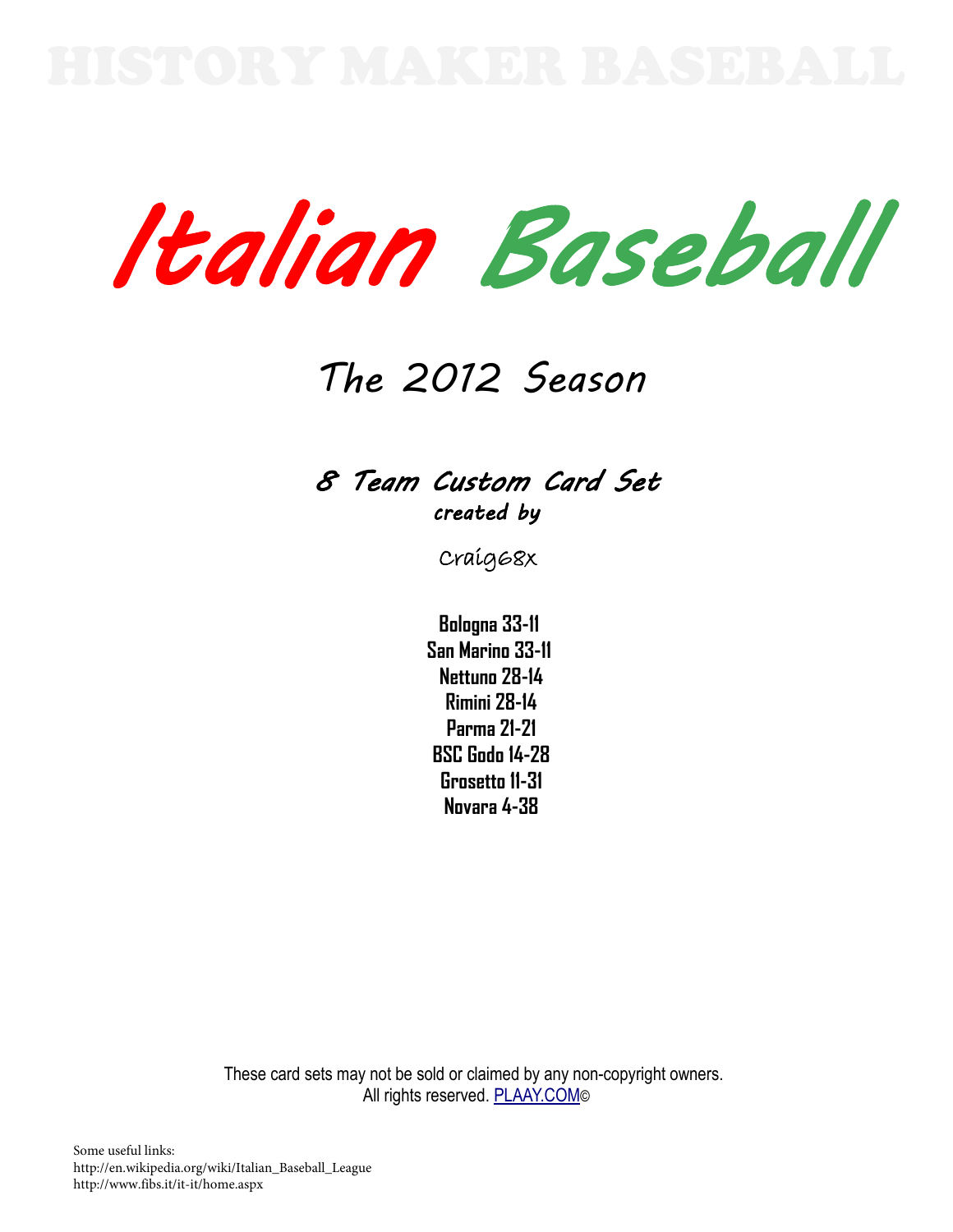| <b>MARCO</b><br>Sabbatani                                                                     | <b>MARK</b><br>Castelitto                                                                   | <b>ALESSANDRO</b><br>Vaglio                                                                  | <b>JUAN</b><br>Infante                                                                                        | <b>ANDREA</b><br>D'Amico                                                                         | <b>CLAUDIO</b><br>Liverziano                                                               |
|-----------------------------------------------------------------------------------------------|---------------------------------------------------------------------------------------------|----------------------------------------------------------------------------------------------|---------------------------------------------------------------------------------------------------------------|--------------------------------------------------------------------------------------------------|--------------------------------------------------------------------------------------------|
| $C \cdot 2012$ BOLOGNA                                                                        | 1B · 2012 BOLOGNA                                                                           | 2B · 2012 BOLOGNA                                                                            | SS/MI · 2012 BOLOGNA                                                                                          | 3B · 2012 BOLOGNA                                                                                | LF · 2012 BOLOGNA                                                                          |
| ٠<br><b>Batting R</b>                                                                         | 樂<br><b>Batting R</b>                                                                       | $\bullet$ Batting R                                                                          | $\mathcal{L}_{\mathcal{P}}$<br><b>Batting B</b>                                                               | $\bullet$ Batting R                                                                              | 豪<br><b>Batting L</b>                                                                      |
| <b>SCRAPPER</b><br><b>•PATIENT</b><br>WHIFFER                                                 | $•$ HERO<br><b>SCRAPPER</b><br><b>PATIENT</b><br><b>WHIFFER</b>                             | ·HERO<br>•CHAMPION<br><b>SCRAPPER</b><br><b>•EAGER</b><br>·WHIFFER                           | $•$ HERO<br>•CHAMPION<br>·SCRAPPER<br><b>•PATIENT</b><br>·WHIFFER                                             | <b>HERO</b><br><b>SCRAPPER</b><br>$\mathbf{\bullet}$ PATIENT<br>WHIFFER                          | $•$ HERO<br><b>•SCRAPPER</b><br>$\mathbf{\bullet}$ PATIENT<br>WHIFFER                      |
| <b>RUNNING</b><br><b>FIELDING</b><br><b>•ACTIVE</b><br><b>EXPERIENCE</b><br>@2013 PLAAY Games | <b>FIELDING</b><br><b>RUNNING</b><br><b>-STOIC</b><br>GOLD.<br><b>EXPERIENCE</b><br>Foreign | <b>FIELDING</b><br><b>RUNNING</b><br><b>-STOIC</b><br><b>EXPERIENCE</b><br>@2013 PLAAY Games | <b>FIELDING</b><br><b>RUNNING</b><br>GOLD-<br><b>DB ACTIVE</b><br><b>EXPERIENCE</b><br><b>ICON</b><br>Foreign | <b>RUNNING</b><br><b>FIELDING</b><br><b>EXPERIENCE</b><br>@2013 PLAAY Games                      | <b>FIELDING</b><br><b>RUNNING</b><br><b>EXPERIENCE</b><br><b>ICON</b><br>@2013 PLAAY Games |
| <b>GABRIELE</b><br>Ermini<br>CF · 2012 BOLOGNA                                                | <b>TAKAHIKO</b><br>Sato<br>RF · 2012 BOLOGNA                                                | <b>DANIELE</b><br>Malengo<br>UT · 2012 BOLOGNA                                               | <b>LEONARDO</b><br>De Donno<br>OF • 2012 BOLOGNA                                                              | <b>ALBERTO</b><br>Varin<br>$C \cdot 2012$ BOLOGNA                                                |                                                                                            |
| $\bullet$ Batting R<br><b>CHAMPION</b><br><b>SCRAPPER</b><br>·WHIFFER                         | $\ddot{\phi}$<br><b>Batting R</b><br>•CHAMPION<br>·SCRAPPER<br><b>WHIFFER</b>               | <b>Batting R</b><br><b>•UTILITY</b><br><b>SCRAPPER</b><br>EAGER<br>·WHIFFER                  | <b>Batting R</b><br><b>•SAD SACK</b><br><b>SCRAPPER</b><br><b>PATIENT</b><br>WHIFFER                          | <b>Batting R</b><br>·UTILITY<br><b>SAD SACK</b><br><b>SCRAPPER</b><br><b>•PATIENT</b><br>WHIFFER | <b>Batting</b>                                                                             |
| <b>RUNNING</b><br><b>FIELDING</b><br><b>EXPERIENCE</b><br><b>ICON</b><br>@2013 PLAAY Games    | <b>RUNNING</b><br><b>FIELDING</b><br><b>IRON</b><br><b>EXPERIENCE</b><br>Foreign            | <b>FIELDING</b><br><b>RUNNING</b><br><b>EXPERIENCE</b><br>Foreign                            | <b>RUNNING</b><br><b>FIELDING</b><br><b>EXPERIENCE</b><br>@2013 PLAAY Games                                   | <b>FIELDING</b><br><b>RUNNING</b><br><b>IRON</b><br><b>EXPERIENCE</b><br>@2013 PLAAY Games       | Fielding<br>Running<br>Experience<br>@2013 PLAAY Games                                     |
| Batting                                                                                       | Batting                                                                                     | Batting                                                                                      | Batting                                                                                                       | Batting                                                                                          | Batting                                                                                    |
| Fielding<br>Running<br>Experience<br>@2013 PLAAY Games                                        | Fielding<br>Running<br>Experience<br>@2013 PLAAY Games                                      | Fielding<br>Running<br>Experience<br>@2013 PLAAY Games                                       | Fielding<br>Running<br>Experience<br>@2013 PLAAY Games                                                        | Fielding<br>Running<br>Experience<br>@2013 PLAAY Games                                           | Fielding<br>Running<br>Experience<br>@2013 PLAAY Games                                     |
|                                                                                               |                                                                                             |                                                                                              |                                                                                                               |                                                                                                  |                                                                                            |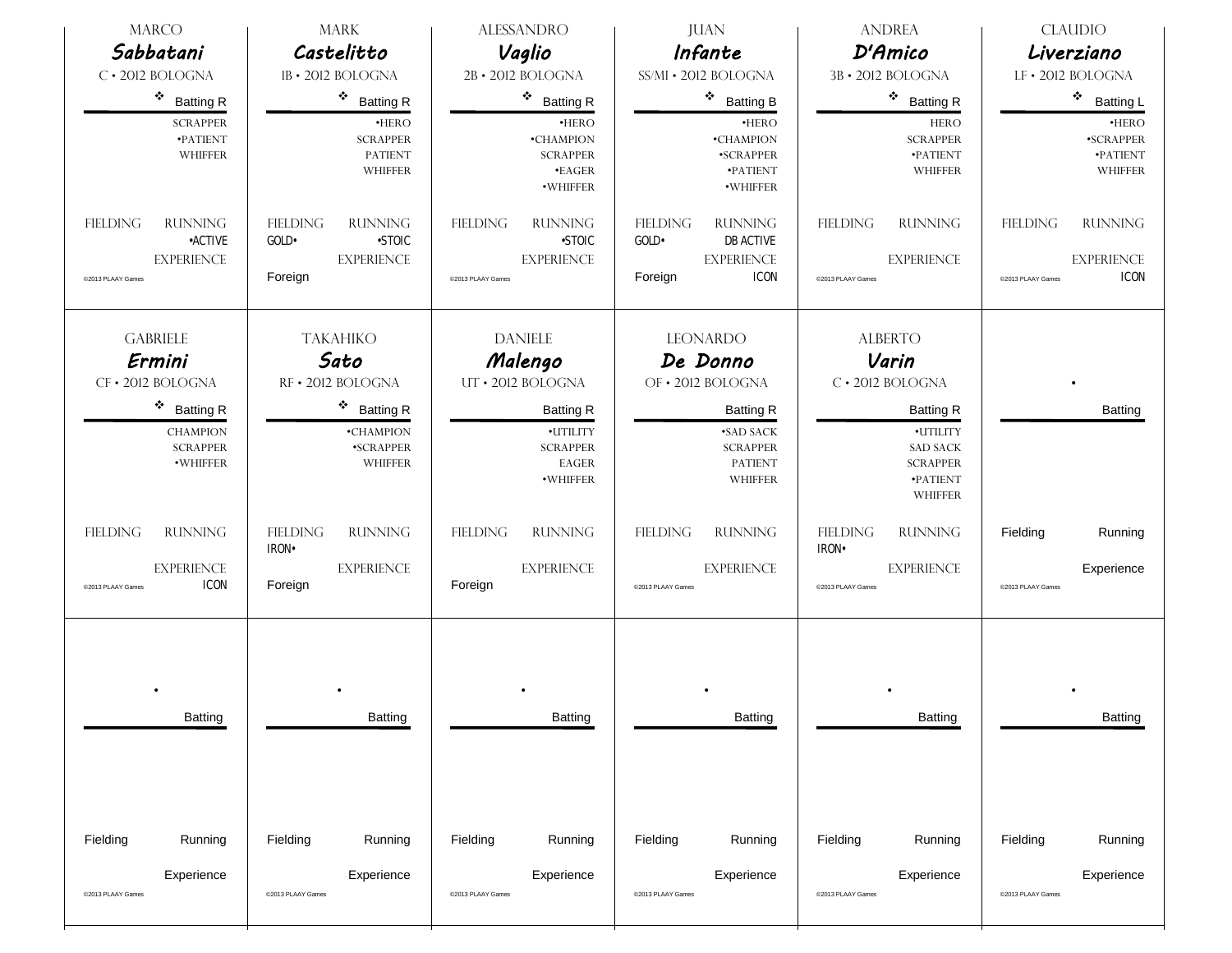| Batting                                                                                                                                                                     | Batting                                                                                                                                            | <b>JESUS</b><br>Matos<br>SP · 2012 BOLOGNA<br>Pitching R <sup>❖</sup> Batting R<br>$\operatorname{ACE}$<br><b>FLASH</b><br><b>DB CONTROL</b>                                                           | FABIO<br>Betto<br>SP · 2012 BOLOGNA<br>Pitching R <sup>\$</sup> Batting R<br>$\text{ACE}^\bullet$<br><b>CONTROL</b>          | <b>LUCA</b><br>Panerati<br>SP · 2012 BOLOGNA<br>Pitching L <sup>❖</sup> Batting L<br>ACE.<br><b>FLASH</b><br>CONTROL <sup>.</sup> | <b>MATTEO</b><br>D'Angelo<br>SP · 2012 BOLOGNA<br>Pitching R <sup>\$</sup> Batting R<br>$\operatorname{ACE}$<br><b>FLASH</b><br>CONTROL <sup>.</sup> |
|-----------------------------------------------------------------------------------------------------------------------------------------------------------------------------|----------------------------------------------------------------------------------------------------------------------------------------------------|--------------------------------------------------------------------------------------------------------------------------------------------------------------------------------------------------------|------------------------------------------------------------------------------------------------------------------------------|-----------------------------------------------------------------------------------------------------------------------------------|------------------------------------------------------------------------------------------------------------------------------------------------------|
| Fielding<br>Running<br>Experience<br>@2013 PLAAY Games                                                                                                                      | Fielding<br>Running<br>Experience<br>@2013 PLAAY Games                                                                                             | <b>FIELDING</b><br><b>RUNNING</b><br><b>EXPERIENCE</b><br><b>ICON</b><br>Foreign                                                                                                                       | <b>FIELDING</b><br><b>RUNNING</b><br><b>EXPERIENCE</b><br>@2013 PLAAY Games                                                  | <b>FIELDING</b><br><b>RUNNING</b><br><b>EXPERIENCE</b><br>@2013 PLAAY Games                                                       | <b>FIELDING</b><br><b>RUNNING</b><br><b>EXPERIENCE</b><br>@2013 PLAAY Games                                                                          |
| <b>CODY</b><br>Cillo<br>RP · 2012 BOLOGNA<br>Pitching R <sup>\$</sup> Batting R<br>$\operatorname{ACE}$<br><b>STAR</b><br><b>FLASH</b><br><b>RUNNING</b><br><b>FIELDING</b> | <b>MATTIA</b><br>Barbaresi<br>RP · 2012 BOLOGNA<br>Pitching R<br><b>Batting R</b><br>WORKMAN·<br><b>FLASH</b><br><b>RUNNING</b><br><b>FIELDING</b> | <b>NICK</b><br>Pugliese<br>CL · 2012 BOLOGNA<br>Pitching R <sup>\$</sup> Batting R<br>$\operatorname{ACE}$<br>$\operatorname{STAR}$<br><b>FLASH</b><br>DB CONTROL<br><b>FIELDING</b><br><b>RUNNING</b> | <b>FELIX</b><br>Romero<br>RP · 2012 BOLOGNA<br>Pitching R<br><b>Batting R</b><br>ACE.<br><b>FLASH</b><br>FIELDING<br>RUNNING | <b>Batting</b><br>Pitching<br>Fielding<br>Running                                                                                 | Pitching<br>Batting<br>Fielding<br>Running                                                                                                           |
| Experience<br>@2013 PLAAY Games                                                                                                                                             | <b>EXPERIENCE</b><br><b>ICON</b><br>@2013 PLAAY Games                                                                                              | <b>EXPERIENCE</b><br>Foreign                                                                                                                                                                           | <b>EXPERIENCE</b><br><b>ICON</b><br>Foreign                                                                                  | Experience<br>@2013 PLAAY Games                                                                                                   | Experience<br>@2013 PLAAY Games                                                                                                                      |
| Pitching<br>Batting                                                                                                                                                         | Pitching<br>Batting                                                                                                                                | Pitching<br><b>Batting</b>                                                                                                                                                                             | Pitching<br>Batting                                                                                                          | Pitching<br>Batting                                                                                                               | Pitching<br>Batting                                                                                                                                  |
| Fielding<br>Running<br>Experience<br>@2013 PLAAY Games                                                                                                                      | Fielding<br>Running<br>Experience<br>@2013 PLAAY Games                                                                                             | Fielding<br>Running<br>Experience<br>@2013 PLAAY Games                                                                                                                                                 | Fielding<br>Running<br>Experience<br>@2013 PLAAY Games                                                                       | Fielding<br>Running<br>Experience<br>@2013 PLAAY Games                                                                            | Fielding<br>Running<br>Experience<br>@2013 PLAAY Games                                                                                               |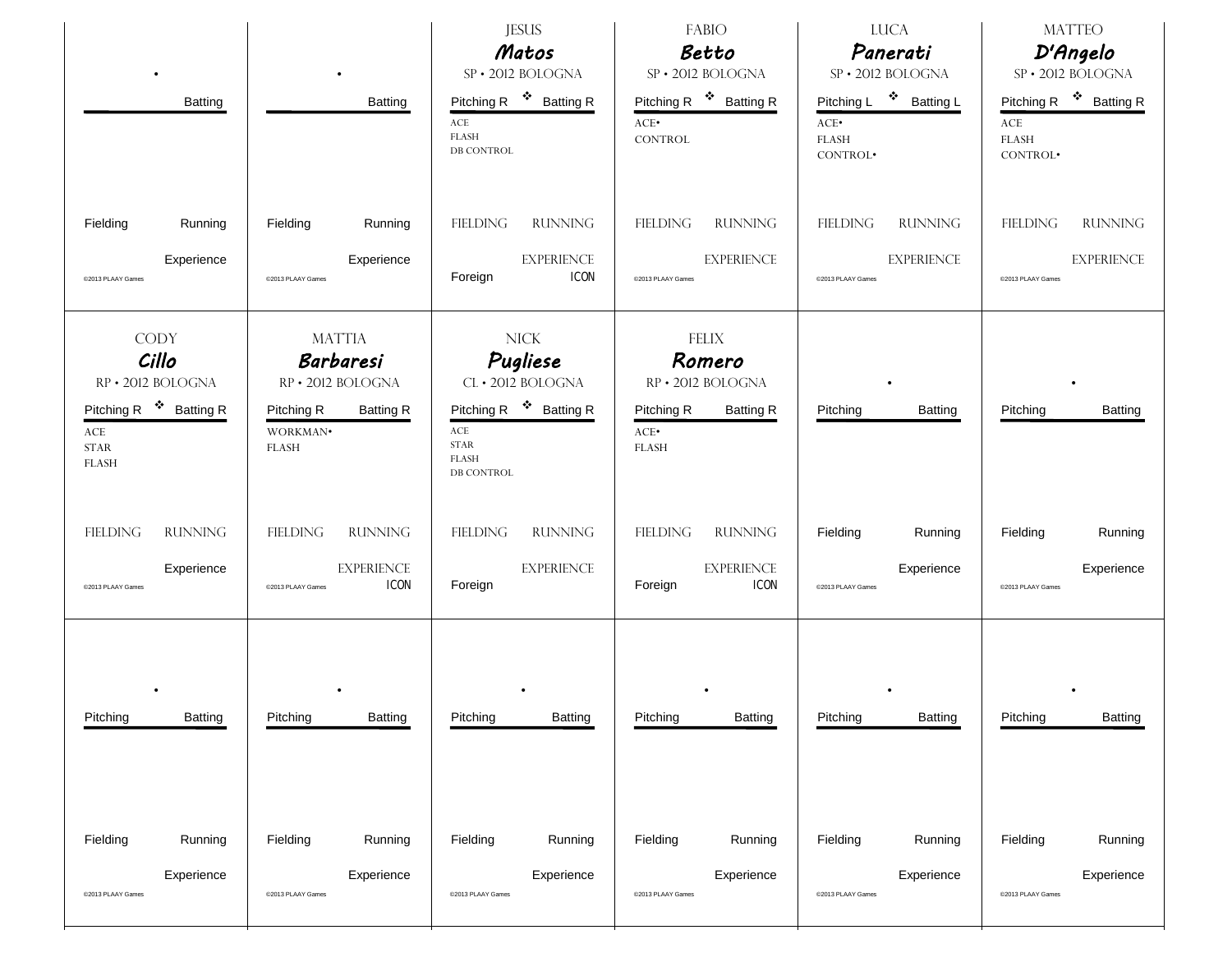| <b>DANILO</b><br>Sanchez                                                                                                                    | FEDERICO<br><b>Rubboli</b>                                                                                                    | <b>MATTIA</b><br>Bucchi                                                                                                           | <b>JOEY</b><br>Schwartz                                                                                                            | <b>FRANCESCO</b><br>Fuzzi                                                                                    | <b>MICHELE</b><br>Gerali                                                                   |
|---------------------------------------------------------------------------------------------------------------------------------------------|-------------------------------------------------------------------------------------------------------------------------------|-----------------------------------------------------------------------------------------------------------------------------------|------------------------------------------------------------------------------------------------------------------------------------|--------------------------------------------------------------------------------------------------------------|--------------------------------------------------------------------------------------------|
| CF · 2012 BSC GODO                                                                                                                          | 1B · 2012 BSC GODO                                                                                                            | 2B · 2012 BSC GODO                                                                                                                | SS · 2012 BSC GODO                                                                                                                 | 3B · 2012 BSC GODO                                                                                           | LF · 2012 BSC GODO                                                                         |
| $\bullet$ Batting R<br>$\cdot$ HERO<br>$\mbox{\bf -CHAMPION}$<br><b>PATIENT</b><br><b>·WHIFFER</b>                                          | $\bullet$ Batting R<br><b>-SAD SACK</b><br><b>SCRAPPER</b><br>EAGER<br><b>WHIFFER</b>                                         | $\bullet$ Batting R<br><b>UTILITY</b><br><b>-SAD SACK</b><br><b>SCRAPPER</b><br><b>WHIFFER</b>                                    | ٠<br><b>Batting R</b><br><b>SCRAPPER</b><br>·PATIENT<br>·WHIFFER                                                                   | $\bullet$ Batting R<br><b>UTILITY</b><br><b>SCRAPPER</b><br>·PATIENT<br><b>WHIFFER</b>                       | ※<br><b>Batting L</b><br><b>UTILITY</b><br><b>SCRAPPER</b><br><b>WHIFFER</b>               |
| <b>FIELDING</b><br><b>RUNNING</b><br><b>EXPERIENCE</b><br>$\cdot$ ICON<br>Foreign                                                           | <b>FIELDING</b><br><b>RUNNING</b><br><b>EXPERIENCE</b><br>$\cdot$ ICON<br>@2013 PLAAY Games                                   | <b>FIELDING</b><br><b>RUNNING</b><br><b>EXPERIENCE</b><br>@2013 PLAAY Games                                                       | <b>FIELDING</b><br><b>RUNNING</b><br>GOLD-<br><b>.STOIC</b><br><b>EXPERIENCE</b><br>Foreign<br>$\cdot$ ICON                        | <b>FIELDING</b><br><b>RUNNING</b><br><b>.STOIC</b><br><b>EXPERIENCE</b><br>$\cdot$ ICON<br>@2013 PLAAY Games | <b>FIELDING</b><br><b>RUNNING</b><br><b>EXPERIENCE</b><br><b>ICON</b><br>@2013 PLAAY Games |
| <b>STEFANO</b><br>Naldoni<br>CF · 2012 BSC GODO<br>۰<br><b>Batting R</b><br><b>UTILITY</b><br><b>SCRAPPER</b><br><b>•PATIENT</b><br>WHIFFER | <b>PAOLO</b><br>Tanesini<br>RF · 2012 BSC GODO<br>$\bullet$ Batting R<br><b>SCRAPPER</b><br><b>•PATIENT</b><br><b>WHIFFER</b> | <b>JUAN</b><br>Gonzalez<br>MI · 2012 BSC GODO<br><b>Batting B</b><br>$\cdot$ HERO<br><b>SCRAPPER</b><br><b>PATIENT</b><br>WHIFFER | <b>DAVIDE</b><br>Murari<br>OF • 2012 BSC GODO<br><b>Batting R</b><br><b>SAD SACK</b><br><b>SCRAPPER</b><br>EAGER<br><b>WHIFFER</b> | <b>Batting</b>                                                                                               | Batting                                                                                    |
| <b>RUNNING</b><br><b>FIELDING</b><br><b>IRON</b><br><b>EXPERIENCE</b><br>@2013 PLAAY Games                                                  | <b>FIELDING</b><br><b>RUNNING</b><br><b>EXPERIENCE</b><br>Foreign                                                             | <b>FIELDING</b><br><b>RUNNING</b><br><b>IRON</b><br><b>EXPERIENCE</b><br>Foreign                                                  | <b>FIELDING</b><br><b>RUNNING</b><br><b>EXPERIENCE</b><br>@2013 PLAAY Games                                                        | Fielding<br>Running<br>Experience<br>@2013 PLAAY Games                                                       | Running<br>Fielding<br>Experience<br>@2013 PLAAY Games                                     |
| Batting                                                                                                                                     | Batting                                                                                                                       | Batting                                                                                                                           | Batting                                                                                                                            | Batting                                                                                                      | Batting                                                                                    |
| Fielding<br>Running<br>Experience<br>@2013 PLAAY Games                                                                                      | Fielding<br>Running<br>Experience<br>@2013 PLAAY Games                                                                        | Fielding<br>Running<br>Experience<br>@2013 PLAAY Games                                                                            | Fielding<br>Running<br>Experience<br>@2013 PLAAY Games                                                                             | Fielding<br>Running<br>Experience<br>@2013 PLAAY Games                                                       | Fielding<br>Running<br>Experience<br>@2013 PLAAY Games                                     |
|                                                                                                                                             |                                                                                                                               |                                                                                                                                   |                                                                                                                                    |                                                                                                              |                                                                                            |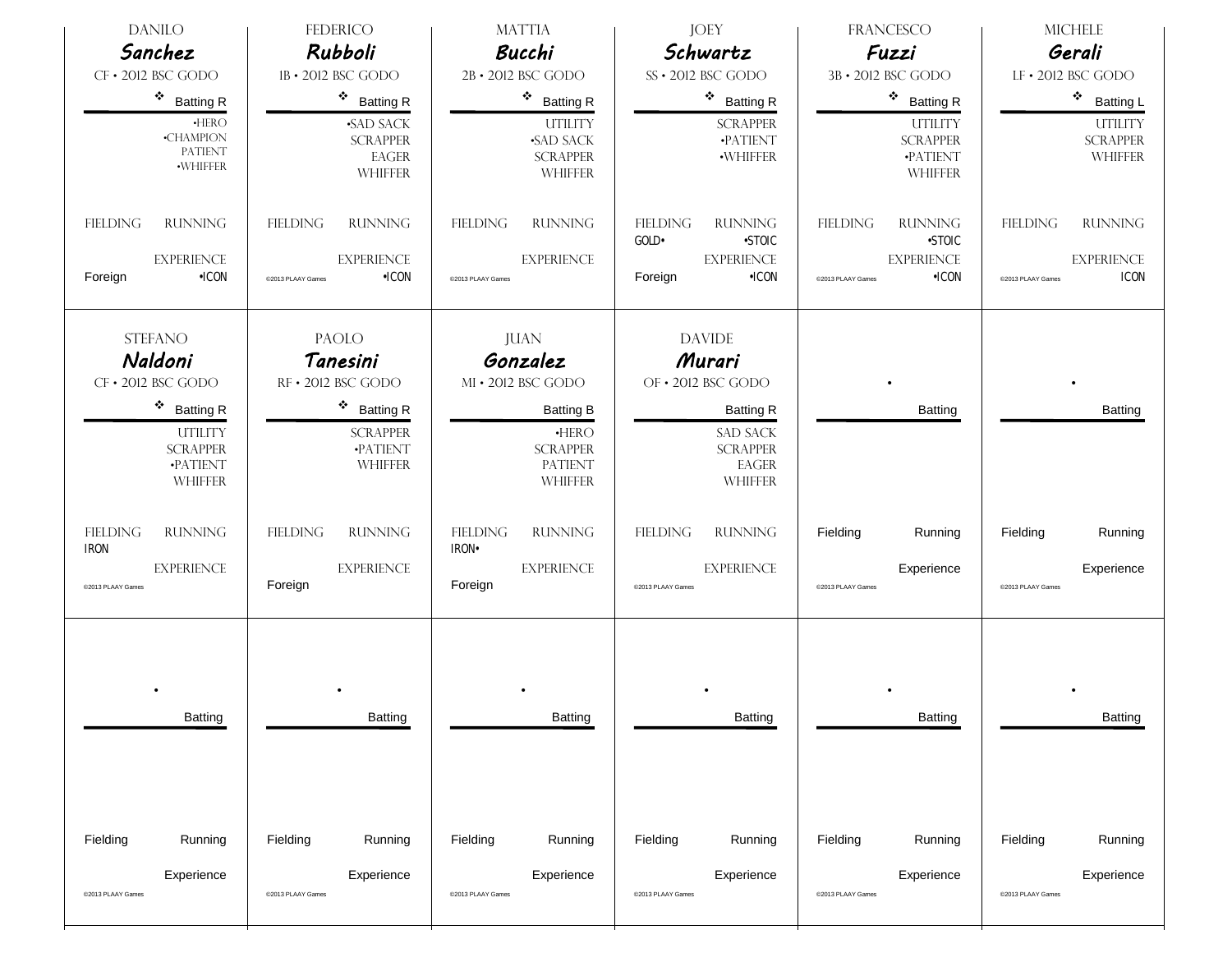| Batting                                                                                                                                                                                                              | <b>Batting</b>                                                                                                                                                                                                    | <b>SALOMON</b><br>Marinez<br>P · 2012 BSC GODO<br>Pitching R <sup>\$</sup> Batting R<br><b>STRUGGLER</b><br><b>WORKMAN</b><br>FLASH                                                                                       | <b>JOSE</b><br>Mejias<br>$P \cdot 2012$ BSC GODO<br>Pitching R <sup>\$</sup> Batting R<br>STRUGGLER-<br><b>FLASH</b>                                                                      | <b>DANIELE</b><br>Del Bianco<br>P · 2012 BSC GODO<br>Pitching R <sup>\$</sup> Batting R<br>WORKMAN. | <b>JOSE</b><br>Pinango<br>RP · 2012 BSC GODO<br>Pitching R <sup>\$</sup> Batting R<br>$STAR-$<br><b>FLASH</b><br>CONTROL. |
|----------------------------------------------------------------------------------------------------------------------------------------------------------------------------------------------------------------------|-------------------------------------------------------------------------------------------------------------------------------------------------------------------------------------------------------------------|---------------------------------------------------------------------------------------------------------------------------------------------------------------------------------------------------------------------------|-------------------------------------------------------------------------------------------------------------------------------------------------------------------------------------------|-----------------------------------------------------------------------------------------------------|---------------------------------------------------------------------------------------------------------------------------|
| Fielding<br>Running<br>Experience<br>@2013 PLAAY Games                                                                                                                                                               | Fielding<br>Running<br>Experience<br>@2013 PLAAY Games                                                                                                                                                            | <b>FIELDING</b><br><b>RUNNING</b><br><b>EXPERIENCE</b><br>@2013 PLAAY Games                                                                                                                                               | <b>FIELDING</b><br><b>RUNNING</b><br><b>EXPERIENCE</b><br>Foreign<br>$\cdot$ ICON                                                                                                         | <b>RUNNING</b><br>FIELDING<br><b>EXPERIENCE</b><br>@2013 PLAAY Games                                | <b>FIELDING</b><br><b>RUNNING</b><br><b>EXPERIENCE</b><br>@2013 PLAAY Games                                               |
| <b>MATTEO</b><br>Galleotti<br>RP · 2012 BSC GODO<br>Pitching R <sup>\$</sup> Batting R<br><b>STRUGGLER</b><br><b>WORKMAN</b><br><b>RUNNING</b><br><b>FIELDING</b><br><b>EXPERIENCE</b><br>•ICON<br>@2013 PLAAY Games | MASSSIMILIANO<br>Geri<br>RP · 2012 BSC GODO<br>Pitching R <sup>\$</sup> Batting R<br><b>STRUGGLER</b><br><b>WORKMAN</b><br>DB WILD<br><b>RUNNING</b><br><b>FIELDING</b><br><b>EXPERIENCE</b><br>@2013 PLAAY Games | <b>RUDERLY</b><br>Manuel<br>P · 2012 BSC GODO<br>Pitching R<br><b>Batting R</b><br><b>STRUGGLER</b><br><b>WORKMAN</b><br><b>FLASH</b><br><b>WILD</b><br><b>FIELDING</b><br><b>RUNNING</b><br><b>EXPERIENCE</b><br>Foreign | <b>SAMMY</b><br>De Los Santos<br>P · 2012 BSC GODO<br>Pitching<br>Batting<br>WORKMAN.<br>DB WILD<br><b>RUNNING</b><br><b>FIELDING</b><br><b>EXPERIENCE</b><br>Foreign<br><b>•PROSPECT</b> | Pitching<br><b>Batting</b><br>Fielding<br>Running<br>Experience<br>@2013 PLAAY Games                | Pitching<br><b>Batting</b><br>Running<br>Fielding<br>Experience<br>@2013 PLAAY Games                                      |
| Pitching<br>Batting                                                                                                                                                                                                  | Pitching<br>Batting                                                                                                                                                                                               | Pitching<br>Batting                                                                                                                                                                                                       | Pitching<br><b>Batting</b>                                                                                                                                                                | Pitching<br><b>Batting</b>                                                                          | Pitching<br>Batting                                                                                                       |
| Fielding<br>Running<br>Experience<br>@2013 PLAAY Games                                                                                                                                                               | Fielding<br>Running<br>Experience<br>@2013 PLAAY Games                                                                                                                                                            | Fielding<br>Running<br>Experience<br>@2013 PLAAY Games                                                                                                                                                                    | Fielding<br>Running<br>Experience<br>@2013 PLAAY Games                                                                                                                                    | Fielding<br>Running<br>Experience<br>@2013 PLAAY Games                                              | Fielding<br>Running<br>Experience<br>@2013 PLAAY Games                                                                    |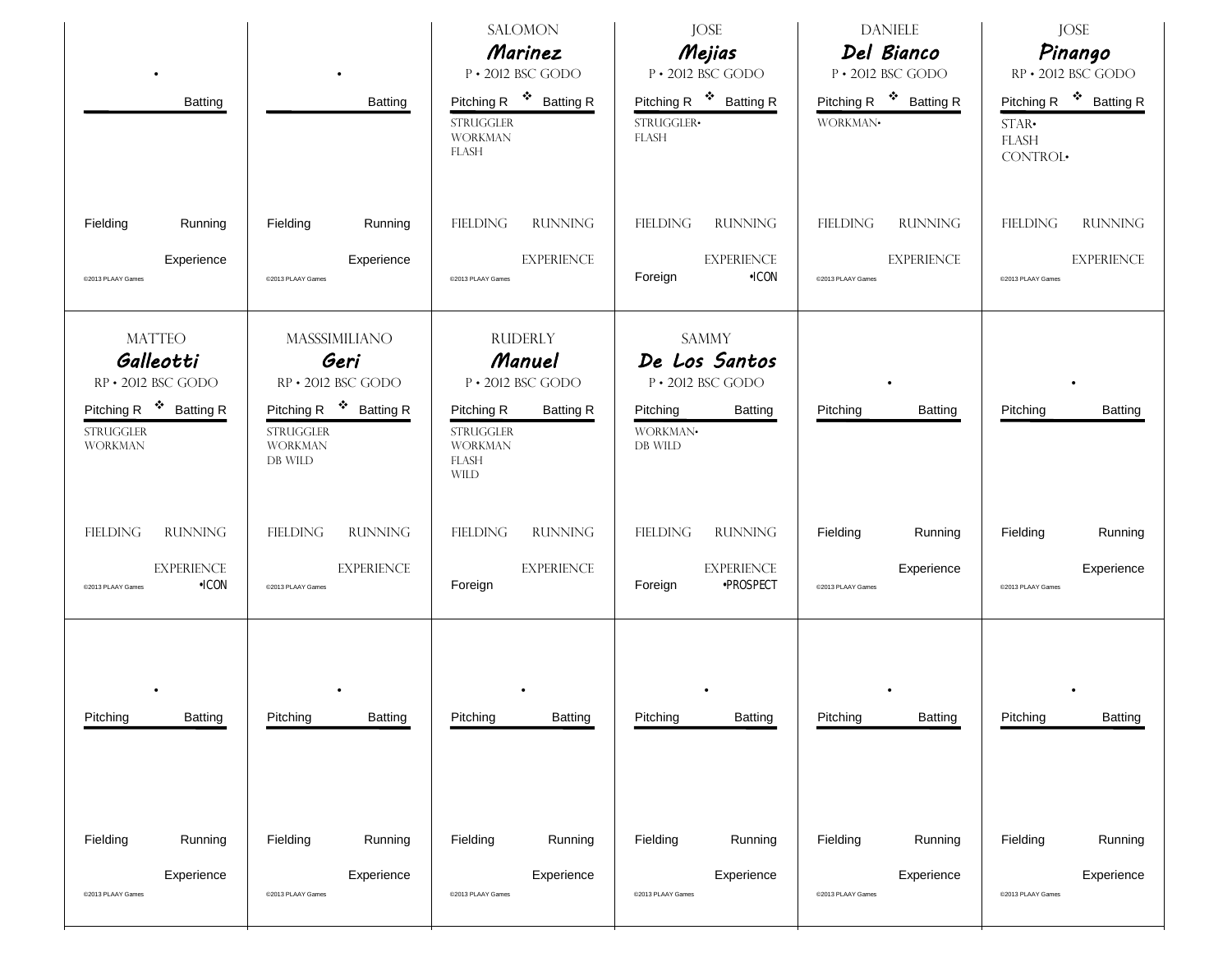| <b>CHRIS</b><br>Grossman                                                                                                           | <b>EDOARDO</b><br>Aprili                                                                                                             | <b>ANDREA</b><br>Sgnaolin                                                                                       | JAY<br>Pecci                                                                                           | <b>ROLEXIS</b><br>Molina                                                            | <b>ANDREA</b><br>De Santis                                           |
|------------------------------------------------------------------------------------------------------------------------------------|--------------------------------------------------------------------------------------------------------------------------------------|-----------------------------------------------------------------------------------------------------------------|--------------------------------------------------------------------------------------------------------|-------------------------------------------------------------------------------------|----------------------------------------------------------------------|
| $C \cdot 2012$ GROSETTO                                                                                                            | 1B · 2012 GROSETTO                                                                                                                   | 2B · 2012 GROSETTO                                                                                              | SS · 2012 GROSETTO                                                                                     | 3B · 2012 GROSETTO                                                                  | LF · 2012 GROSETTO                                                   |
| ٠<br><b>Batting R</b><br>$\cdot$ HERO<br><b>-SCRAPPER</b><br>·WHIFFER                                                              | ٠<br><b>Batting R</b><br><b>UTILITY</b><br><b>-SAD SACK</b><br><b>SCRAPPER</b><br>·PATIENT<br>WHIFFER                                | $\bullet$ Batting R<br><b>-CHAMPION</b><br><b>SCRAPPER</b><br>$\mathop{\rm EAGER}\nolimits$<br>·WHIFFER         | ٠<br><b>Batting B</b><br>$\bullet$ HERO<br><b>SCRAPPER</b><br>EAGER                                    | $\bullet$ Batting R<br><b>CHAMPION</b><br><b>SCRAPPER</b><br><b>GOOD EYE</b>        | $\cdot$ Batting R<br>·UTILITY<br><b>SCRAPPER</b><br>$\cdot$ WHIFFER  |
| <b>RUNNING</b><br>GOLD-<br><b>EXPERIENCE</b><br>$\cdot$ ICON<br>Foreign                                                            | <b>FIELDING</b><br><b>RUNNING</b><br><b>•ACTIVE</b><br><b>EXPERIENCE</b><br>@2013 PLAAY Games                                        | <b>FIELDING</b><br><b>RUNNING</b><br><b>EXPERIENCE</b><br>@2013 PLAAY Games                                     | <b>FIELDING</b><br><b>RUNNING</b><br><b>•ACTIVE</b><br><b>EXPERIENCE</b><br><b>ICON</b><br>Foreign     | <b>FIELDING</b><br><b>RUNNING</b><br><b>•ACTIVE</b><br><b>EXPERIENCE</b><br>Foreign | <b>FIELDING</b><br><b>RUNNING</b><br>Experience<br>@2013 PLAAY Games |
| <b>ANDREA</b><br>Grillli<br>CF · 2012 GROSETTO<br>٠<br><b>Batting R</b><br>SAD SACK<br><b>SCRAPPER</b><br>$\cdot$ EAGER<br>WHIFFER | <b>NICCOLO</b><br>Biscontri<br>RF · 2012 GROSETTO<br>$\bullet$ Batting R<br><b>-SAD SACK</b><br><b>SCRAPPER</b><br>EAGER<br>·WHIFFER | <b>LUCA</b><br>Bischeri<br>C/PH · 2012 GROSETTO<br><b>Batting R</b><br>•CHAMPION<br><b>SCRAPPER</b><br>·PATIENT | JIM<br><b>Buccheri</b><br>OF · 2012 GROSETTO<br><b>Batting R</b><br><b>CHAMPION</b><br><b>SCRAPPER</b> | Batting                                                                             | Batting                                                              |
| <b>FIELDING</b><br><b>RUNNING</b><br><b>IRON</b><br><b>EXPERIENCE</b><br>@2013 PLAAY Games                                         | <b>FIELDING</b><br><b>RUNNING</b><br><b>EXPERIENCE</b><br><b>ICON</b><br>@2013 PLAAY Games                                           | <b>RUNNING</b><br><b>FIELDING</b><br><b>•ACTIVE</b><br><b>EXPERIENCE</b><br><b>ICON</b><br>@2013 PLAAY Games    | <b>RUNNING</b><br><b>FIELDING</b><br><b>•ACTIVE</b><br><b>EXPERIENCE</b><br>@2013 PLAAY Games          | Fielding<br>Running<br>Experience<br>@2013 PLAAY Games                              | Running<br>Fielding<br>Experience<br>@2013 PLAAY Games               |
| Batting                                                                                                                            | Batting                                                                                                                              | Batting                                                                                                         | Batting                                                                                                | Batting                                                                             | Batting                                                              |
| Fielding<br>Running<br>Experience<br>@2013 PLAAY Games                                                                             | Fielding<br>Running<br>Experience<br>@2013 PLAAY Games                                                                               | Fielding<br>Running<br>Experience<br>@2013 PLAAY Games                                                          | Fielding<br>Running<br>Experience<br>@2013 PLAAY Games                                                 | Fielding<br>Running<br>Experience<br>@2013 PLAAY Games                              | Fielding<br>Running<br>Experience<br>@2013 PLAAY Games               |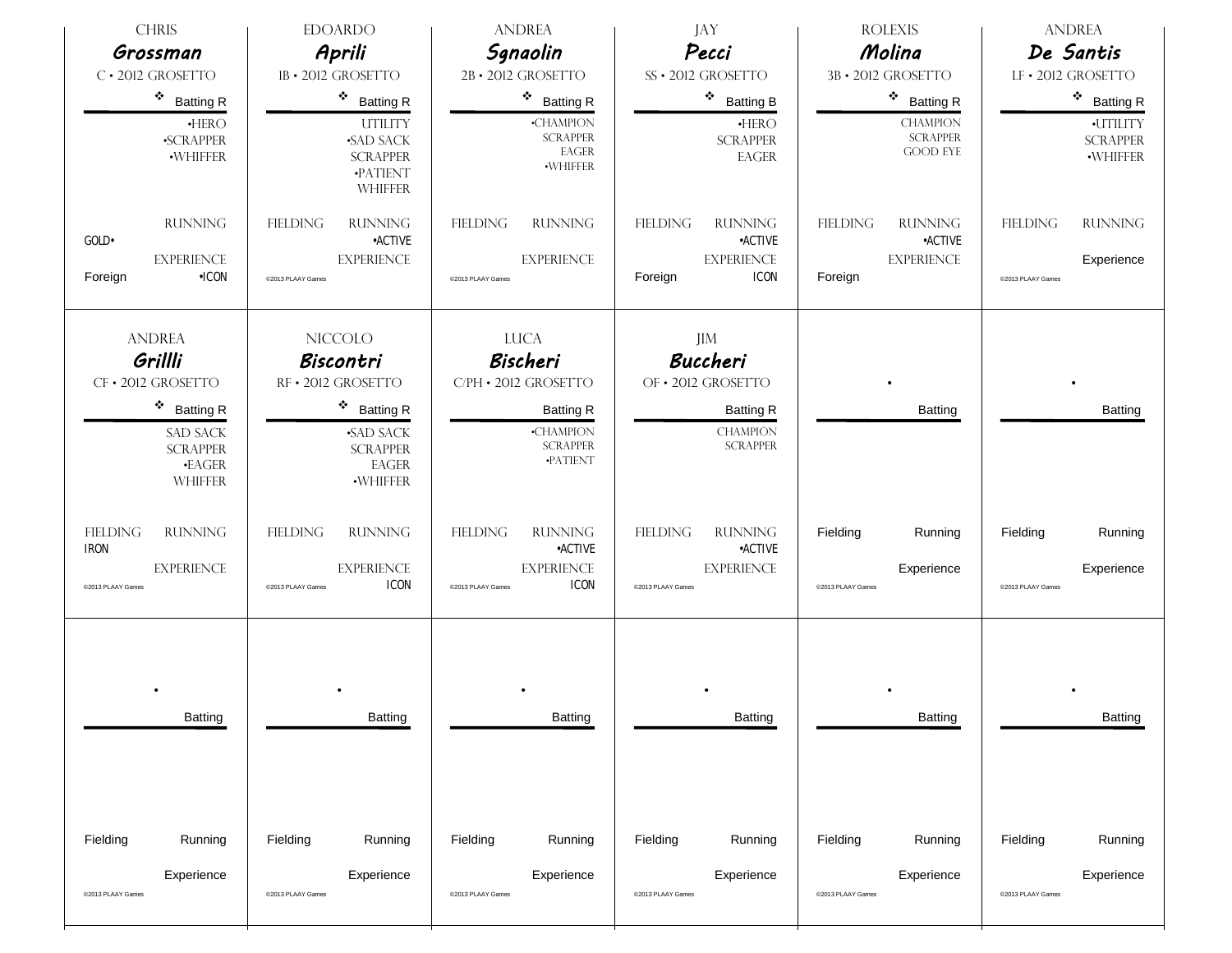| $\bullet$<br>Batting                                                                                                              | Batting                                                                                                                | <b>MIKE</b><br>Smith<br>P · 2012 GROSETTO<br>Pitching R <sup>\$</sup> Batting R<br><b>FLASH</b><br>CONTROL·                          | PETE<br>Sikaras<br>P · 2012 GROSETTO<br>Pitching R <sup>\$</sup> Batting R<br>$\mathbf{ACE}$<br><b>FLASH</b>                                        | <b>JUNIOR</b><br>Oberto<br>P · 2012 GROSETTO<br>Pitching L <sup>❖</sup> Batting L<br><b>STRUGGLER</b><br><b>WORKMAN</b><br>FLASH  | <b>LOWIN</b><br>Sacramento<br>P · 2012 GROSETTO<br>Pitching R <sup>\$</sup> Batting R<br><b>STRUGGLER</b><br><b>FLASH</b>                |
|-----------------------------------------------------------------------------------------------------------------------------------|------------------------------------------------------------------------------------------------------------------------|--------------------------------------------------------------------------------------------------------------------------------------|-----------------------------------------------------------------------------------------------------------------------------------------------------|-----------------------------------------------------------------------------------------------------------------------------------|------------------------------------------------------------------------------------------------------------------------------------------|
| Fielding<br>Running<br>Experience<br>@2013 PLAAY Games                                                                            | Fielding<br>Running<br>Experience<br>@2013 PLAAY Games                                                                 | <b>FIELDING</b><br><b>RUNNING</b><br><b>EXPERIENCE</b><br><b>ICON</b><br>Foreign                                                     | <b>CONTROL</b><br><b>RUNNING</b><br><b>FIELDING</b><br><b>EXPERIENCE</b><br><b>ICON</b><br>Foreign                                                  | <b>FIELDING</b><br><b>RUNNING</b><br><b>EXPERIENCE</b><br><b>•ICON</b><br>Foreign                                                 | FIELDING<br><b>RUNNING</b><br><b>EXPERIENCE</b><br><b>PROSPECT</b><br>@2013 PLAAY Games                                                  |
| <b>BORIS</b><br>Bokaj<br>RP · 2012 GROSETTO<br>Pitching R <sup>❖</sup> Batting R<br><b>WORKMAN</b><br><b>FLASH</b><br><b>WILD</b> | <b>SALVATORE</b><br>Sciacca<br>RP · 2012 GROSETTO<br>Pitching R<br><b>Batting R</b><br><b>STRUGGLER</b><br><b>WILD</b> | <b>THEODORE</b><br>Bourdaniotis<br>RP · 2012 GROSETTO<br>Pitching R<br><b>Batting R</b><br>STRUGGLER-<br><b>FLASH</b><br><b>WILD</b> | <b>LINO</b><br>Luciani<br>RP · 2012 GROSETTO<br>Pitching L<br><b>Batting L</b><br><b>STRUGGLER</b><br><b>WORKMAN</b><br><b>FLASH</b><br><b>WILD</b> | <b>ANDREA</b><br>Starnai<br>RP · 2012 GROSETTO<br>Pitching R<br><b>Batting R</b><br><b>STRUGGLER</b><br><b>WORKMAN</b><br>DB WILD | <b>GIUSEPPE</b><br>Granitto<br>RP · 2012 GROSETTO<br>Pitching L<br><b>Batting L</b><br><b>STRUGGLER</b><br><b>WORKMAN</b><br><b>WILD</b> |
| <b>RUNNING</b><br><b>FIELDING</b><br><b>EXPERIENCE</b><br>@2013 PLAAY Games                                                       | <b>FIELDING</b><br><b>RUNNING</b><br><b>EXPERIENCE</b><br><b>•PROSPECT</b><br>@2013 PLAAY Games                        | <b>FIELDING</b><br><b>RUNNING</b><br><b>EXPERIENCE</b><br>Foreign                                                                    | <b>RUNNING</b><br>FIELDING<br><b>EXPERIENCE</b><br>@2013 PLAAY Games                                                                                | <b>FIELDING</b><br><b>RUNNING</b><br><b>EXPERIENCE</b><br>$-ICON$<br>@2013 PLAAY Games                                            | <b>FIELDING</b><br><b>RUNNING</b><br><b>EXPERIENCE</b><br>Foreign                                                                        |
| Pitching<br>Batting                                                                                                               | Pitching<br>Batting                                                                                                    | Pitching<br>Batting                                                                                                                  | Pitching<br>Batting                                                                                                                                 | Pitching<br>Batting                                                                                                               | Pitching<br>Batting                                                                                                                      |
| Fielding<br>Running<br>Experience<br>@2013 PLAAY Games                                                                            | Fielding<br>Running<br>Experience<br>@2013 PLAAY Games                                                                 | Fielding<br>Running<br>Experience<br>@2013 PLAAY Games                                                                               | Fielding<br>Running<br>Experience<br>@2013 PLAAY Games                                                                                              | Fielding<br>Running<br>Experience<br>@2013 PLAAY Games                                                                            | Fielding<br>Running<br>Experience<br>@2013 PLAAY Games                                                                                   |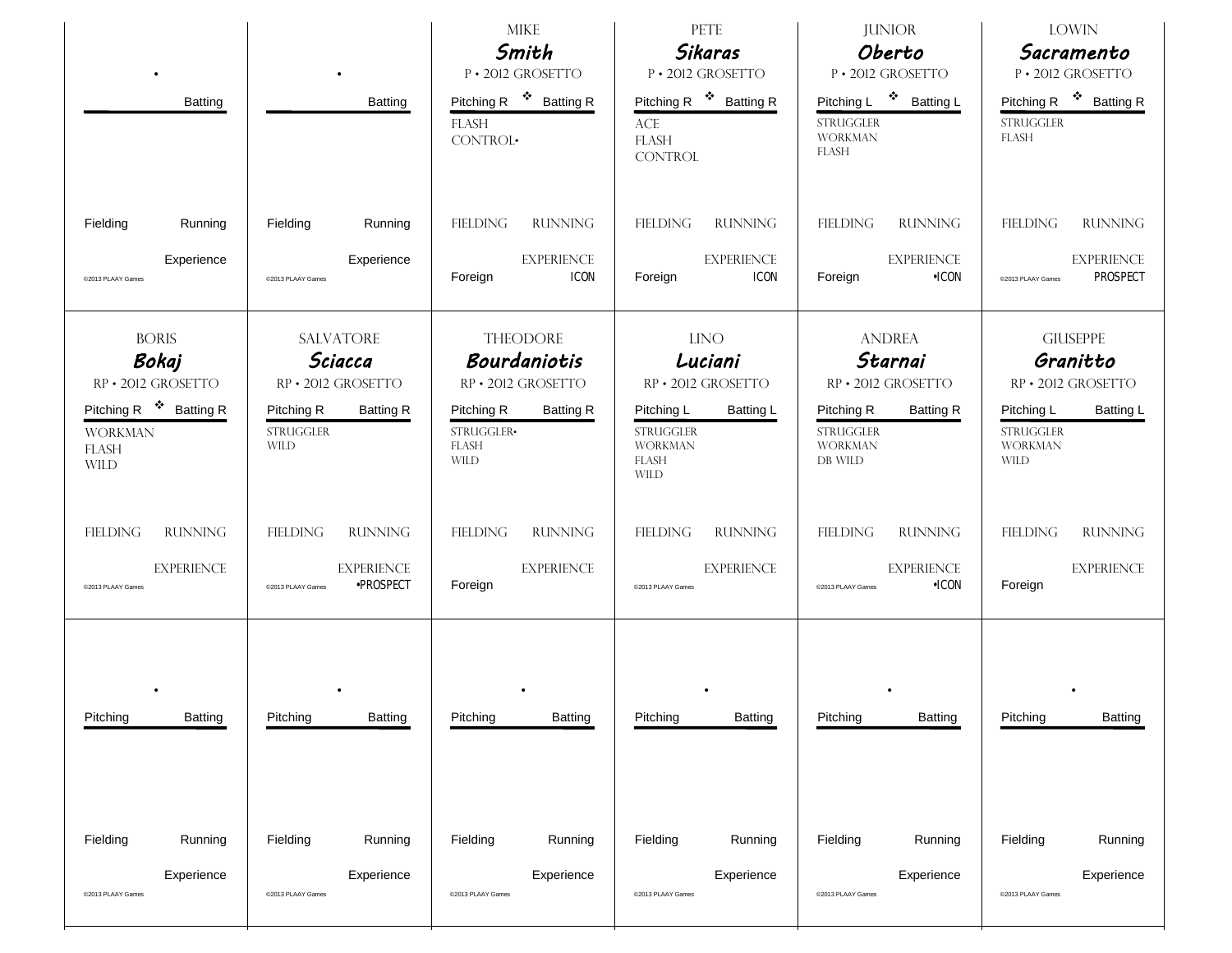| <b>VINICIO</b>                                                                            | <b>MATTIA</b>                                                                             | <b>WILLIAM</b>                                                                               | <b>RENATO</b>                                                                              | <b>GIUSEPPE</b>                                                                                         | <b>ALESSANDRO</b>                                                           |
|-------------------------------------------------------------------------------------------|-------------------------------------------------------------------------------------------|----------------------------------------------------------------------------------------------|--------------------------------------------------------------------------------------------|---------------------------------------------------------------------------------------------------------|-----------------------------------------------------------------------------|
| Sparagna<br>$C \cdot 2012$ NETTUNO                                                        | Mercuri<br>1B/2B · 2012 NETTUNO                                                           | Bergolla<br>2B · 2012 NETTUNO                                                                | Imperiali<br>SS · 2012 NETTUNO                                                             | Mazzanti<br>3B · 2012 NETTUNO                                                                           | Grimaudo<br>LF · 2012 NETTUNO                                               |
| ٠                                                                                         | 豪。                                                                                        |                                                                                              | ۰                                                                                          |                                                                                                         |                                                                             |
| <b>Batting R</b><br><b>UTILITY</b><br><b>SCRAPPER</b><br><b>PATIENT</b><br><b>WHIFFER</b> | <b>Batting R</b><br><b>SAD SACK</b><br><b>SCRAPPER</b><br>$\cdot$ EAGER<br><b>WHIFFER</b> | $\cdot$ Batting R<br>$\cdot$ HERO<br><b>SCRAPPER</b><br>·PATIENT<br>·WHIFFER                 | <b>Batting R</b><br><b>SCRAPPER</b><br><b>PATIENT</b><br>WHIFFER                           | $\cdot$ Batting R<br>$-HERO$<br><b>•CHAMPION</b><br><b>SCRAPPER</b><br><b>PATIENT</b><br><b>WHIFFER</b> | $\cdot$ Batting R<br><b>UTILITY</b><br><b>SCRAPPER</b><br>EAGER<br>·WHIFFER |
| <b>FIELDING</b><br><b>RUNNING</b><br><b>EXPERIENCE</b><br>@2013 PLAAY Games               | <b>RUNNING</b><br><b>FIELDING</b><br>GOLD-<br><b>EXPERIENCE</b><br>@2013 PLAAY Games      | <b>FIELDING</b><br><b>RUNNING</b><br><b>.STOIC</b><br><b>EXPERIENCE</b><br>@2013 PLAAY Games | <b>FIELDING</b><br><b>RUNNING</b><br><b>IRON</b><br><b>EXPERIENCE</b><br>@2013 PLAAY Games | <b>RUNNING</b><br><b>FIELDING</b><br><b>EXPERIENCE</b><br>@2013 PLAAY Games                             | <b>FIELDING</b><br><b>RUNNING</b><br><b>EXPERIENCE</b><br>@2013 PLAAY Games |
|                                                                                           |                                                                                           |                                                                                              |                                                                                            |                                                                                                         |                                                                             |
| <b>ENNIO</b><br>Retrosi<br>CF · 2012 NETTUNO<br>٠                                         | <b>PAOLINO</b><br>Ambrosino<br>RF · 2012 NETTUNO<br>۰                                     | <b>MIRCO</b><br>Caradonna<br>UT · 2012 NETTUNO                                               | <b>RAY</b><br>Sadler<br>OF • 2012 NETTUNO                                                  | <b>LEONARDO</b><br>Mazzanti<br>UT · 2012 NETTUNO                                                        |                                                                             |
| <b>Batting R</b><br><b>SCRAPPER</b><br><b>•PATIENT</b><br>·WHIFFER                        | <b>Batting R</b><br><b>SCRAPPER</b><br><b>•PATIENT</b><br><b>WHIFFER</b>                  | <b>Batting R</b><br><b>SAD SACK</b><br><b>SCRAPPER</b><br>WHIFFER                            | <b>Batting R</b><br><b>CHAMPION</b><br><b>SCRAPPER</b><br><b>WHIFFER</b>                   | <b>Batting R</b><br><b>HERO</b><br><b>SCRAPPER</b><br><b>•WHIFFER</b>                                   | <b>Batting</b>                                                              |
| <b>RUNNING</b><br>FIELDING<br><b>EXPERIENCE</b><br>@2013 PLAAY Games                      | <b>FIELDING</b><br><b>RUNNING</b><br>GOLD.<br><b>EXPERIENCE</b><br>@2013 PLAAY Games      | <b>FIELDING</b><br><b>RUNNING</b><br><b>EXPERIENCE</b><br>@2013 PLAAY Games                  | FIELDING<br><b>RUNNING</b><br><b>IRON</b><br><b>EXPERIENCE</b><br><b>ICON</b><br>Foreign   | <b>FIELDING</b><br><b>RUNNING</b><br><b>EXPERIENCE</b><br><b>ICON</b><br>@2013 PLAAY Games              | Fielding<br>Running<br><b>EXPERIENCE</b><br>@2013 PLAAY Games               |
| Batting                                                                                   | Batting                                                                                   | Batting                                                                                      | Batting                                                                                    | Batting                                                                                                 | Batting                                                                     |
| Fielding<br>Running<br>Experience<br>@2013 PLAAY Games                                    | Fielding<br>Running<br>Experience<br>@2013 PLAAY Games                                    | Fielding<br>Running<br>Experience<br>@2013 PLAAY Games                                       | Fielding<br>Running<br>Experience<br>@2013 PLAAY Games                                     | Fielding<br>Running<br>Experience<br>@2013 PLAAY Games                                                  | Fielding<br>Running<br>Experience<br>@2013 PLAAY Games                      |
|                                                                                           |                                                                                           |                                                                                              |                                                                                            |                                                                                                         |                                                                             |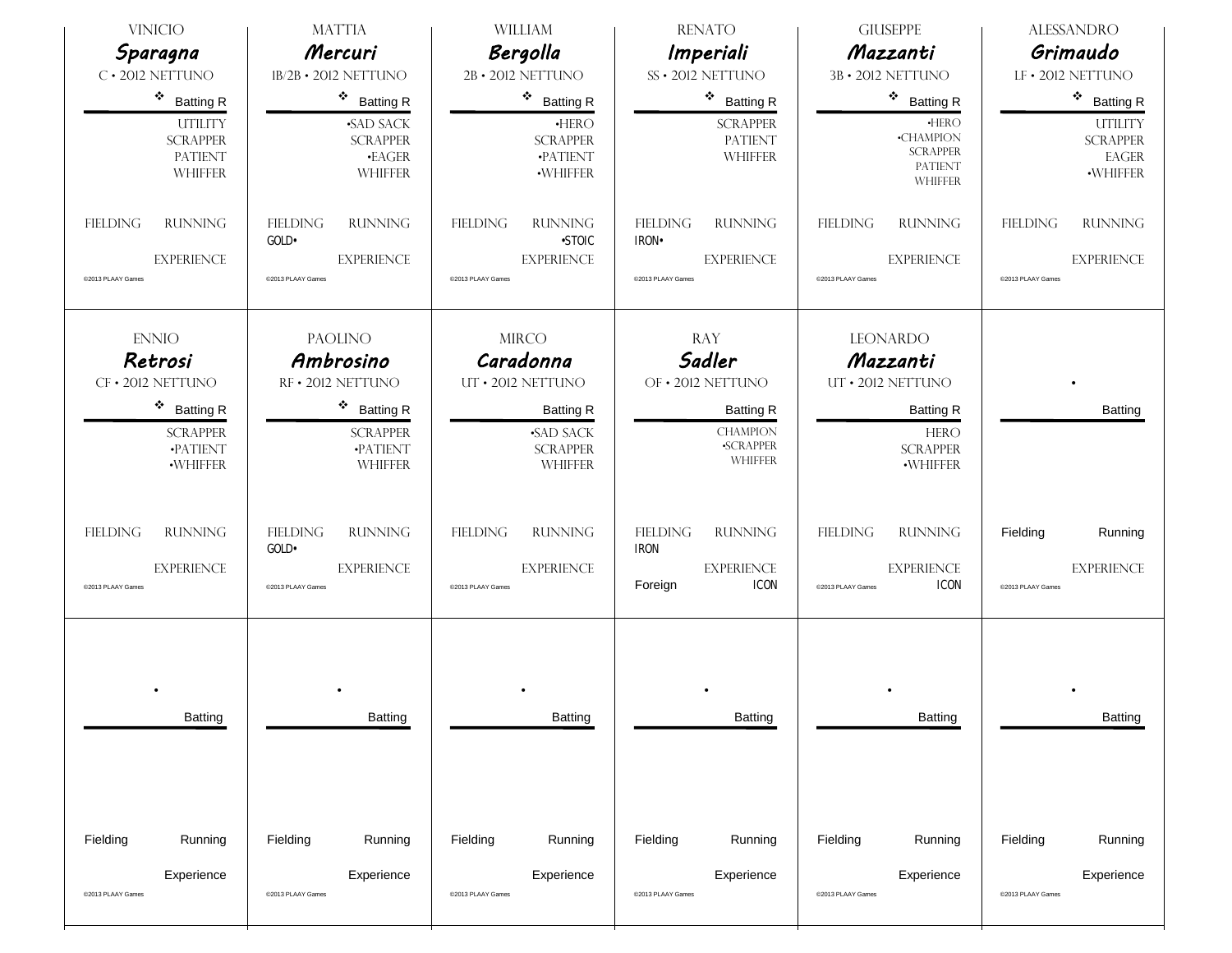| Batting                                                                                                                         | Batting                                                                                                             | <b>REMIGIO</b><br>Leal<br>${\rm SPOT}$ • 2012 NETTUNO<br>Pitching R <sup>\$</sup> Batting R<br>$STAR-$<br><b>FLASH</b><br>CONTROL.       | <b>RICARDO</b><br>Hernandez<br>SP · 2012 NETTUNO<br>Pitching L <sup>❖</sup> Batting L<br>$\mathbf{ACE}$<br><b>FLASH</b><br>CONTROL·         | <b>JUAN</b><br>Figueroa<br>SP · 2012 NETTUNO<br>Pitching R <sup>\$</sup> Batting R<br>$\mathbf{ACE}$<br><b>FLASH</b><br>CONTROL. | <b>CARLOS</b><br>Richetti<br>SP · 2012 NETTUNO<br>Pitching R <sup>❖</sup> Batting R<br><b>STAR</b><br><b>FLASH</b><br>CONTROL· |
|---------------------------------------------------------------------------------------------------------------------------------|---------------------------------------------------------------------------------------------------------------------|------------------------------------------------------------------------------------------------------------------------------------------|---------------------------------------------------------------------------------------------------------------------------------------------|----------------------------------------------------------------------------------------------------------------------------------|--------------------------------------------------------------------------------------------------------------------------------|
| Fielding                                                                                                                        | Fielding                                                                                                            | ${\sf FIEDING}$                                                                                                                          | <b>FIELDING</b>                                                                                                                             | <b>RUNNING</b>                                                                                                                   | FIELDING                                                                                                                       |
| Running                                                                                                                         | Running                                                                                                             | <b>RUNNING</b>                                                                                                                           | <b>RUNNING</b>                                                                                                                              | <b>FIELDING</b>                                                                                                                  | <b>RUNNING</b>                                                                                                                 |
| Experience                                                                                                                      | Experience                                                                                                          | <b>EXPERIENCE</b>                                                                                                                        | <b>EXPERIENCE</b>                                                                                                                           | <b>EXPERIENCE</b>                                                                                                                | <b>EXPERIENCE</b>                                                                                                              |
| @2013 PLAAY Games                                                                                                               | @2013 PLAAY Games                                                                                                   | @2013 PLAAY Games                                                                                                                        | Foreign                                                                                                                                     | @2013 PLAAY Games                                                                                                                | @2013 PLAAY Games                                                                                                              |
| <b>SANTO</b><br>Hernandez<br>SP · 2012 NETTUNO<br>Pitching R <sup>\$</sup> Batting R<br>$\operatorname{ACE}$<br><b>DB FLASH</b> | <b>MASSIMILIANO</b><br>Masin<br>RP · 2012 NETTUNO<br>Pitching L <sup>❖</sup> Batting L<br>$\ensuremath{\text{ACE}}$ | <b>RICCARDO</b><br>De Santis<br>RP · 2012 NETTUNO<br>Pitching R <sup>\$</sup> Batting R<br><b>STAR</b><br><b>FLASH</b><br><b>CONTROL</b> | <b>YOVANY</b><br><b>D'Amico</b><br>CL · 2012 NETTUNO<br>Pitching R <sup>\$</sup> Batting R<br>$\mathbf{ACE}$<br><b>STAR</b><br><b>FLASH</b> | Pitching<br><b>Batting</b>                                                                                                       | Pitching<br><b>Batting</b>                                                                                                     |
| Fielding                                                                                                                        | Fielding                                                                                                            | Fielding                                                                                                                                 | Fielding                                                                                                                                    | Fielding                                                                                                                         | Fielding                                                                                                                       |
| Running                                                                                                                         | Running                                                                                                             | Running                                                                                                                                  | Running                                                                                                                                     | Running                                                                                                                          | Running                                                                                                                        |
| <b>EXPERIENCE</b>                                                                                                               | <b>EXPERIENCE</b>                                                                                                   | <b>EXPERIENCE</b>                                                                                                                        | <b>EXPERIENCE</b>                                                                                                                           | Experience                                                                                                                       | Experience                                                                                                                     |
| @2013 PLAAY Games                                                                                                               | @2013 PLAAY Games                                                                                                   | @2013 PLAAY Games                                                                                                                        | @2013 PLAAY Games                                                                                                                           | @2013 PLAAY Games                                                                                                                | @2013 PLAAY Games                                                                                                              |
| Pitching                                                                                                                        | Pitching                                                                                                            | Pitching                                                                                                                                 | Pitching                                                                                                                                    | Pitching                                                                                                                         | Pitching                                                                                                                       |
| Batting                                                                                                                         | Batting                                                                                                             | <b>Batting</b>                                                                                                                           | Batting                                                                                                                                     | Batting                                                                                                                          | Batting                                                                                                                        |
| Fielding                                                                                                                        | Fielding                                                                                                            | Fielding                                                                                                                                 | Fielding                                                                                                                                    | Fielding                                                                                                                         | Fielding                                                                                                                       |
| Running                                                                                                                         | Running                                                                                                             | Running                                                                                                                                  | Running                                                                                                                                     | Running                                                                                                                          | Running                                                                                                                        |
| Experience                                                                                                                      | Experience                                                                                                          | Experience                                                                                                                               | Experience                                                                                                                                  | Experience                                                                                                                       | Experience                                                                                                                     |
| @2013 PLAAY Games                                                                                                               | @2013 PLAAY Games                                                                                                   | @2013 PLAAY Games                                                                                                                        | @2013 PLAAY Games                                                                                                                           | @2013 PLAAY Games                                                                                                                | @2013 PLAAY Games                                                                                                              |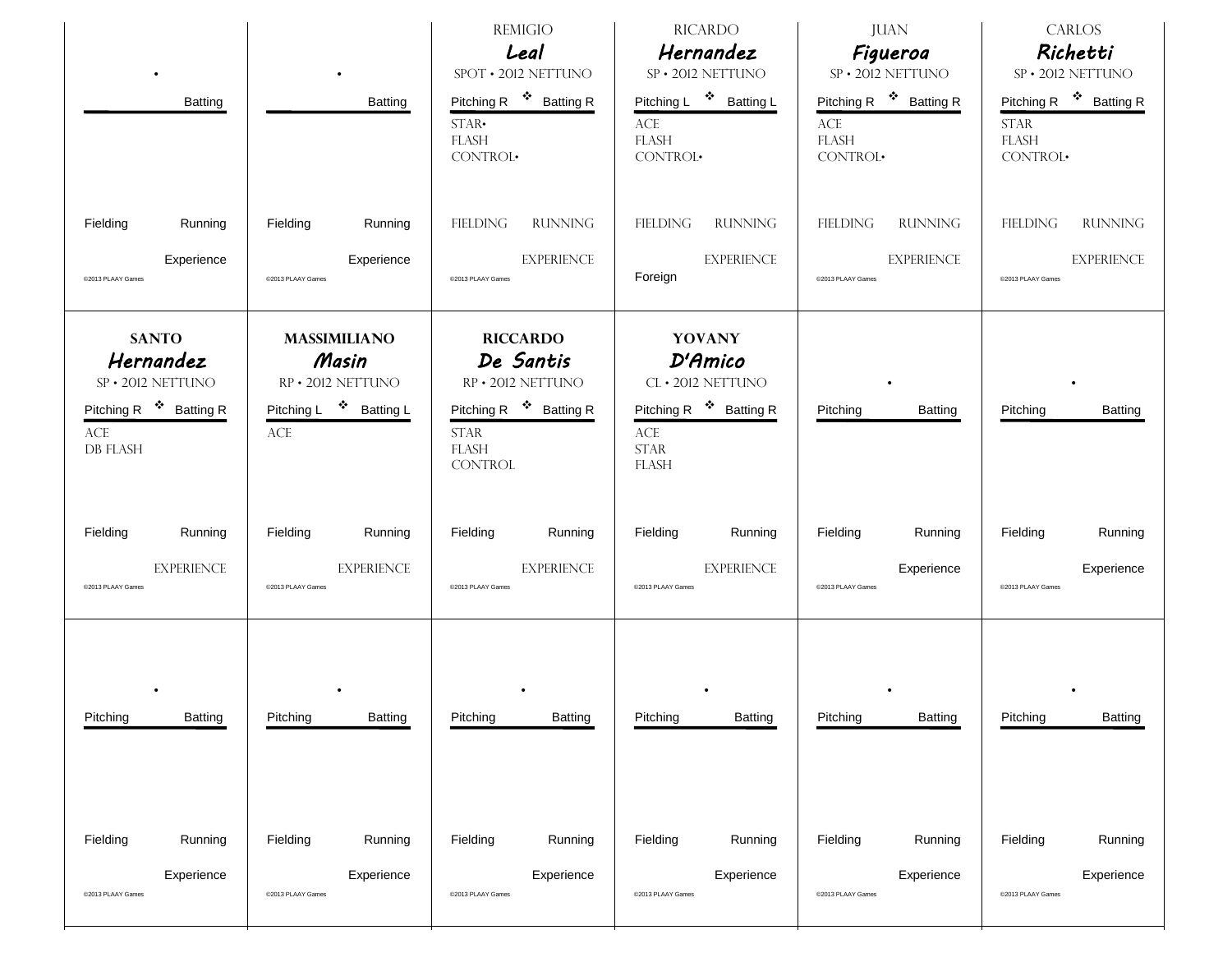| <b>RAFFAELE</b><br>Medoro                              | <b>JIM</b><br>Fasano                                                            | <b>STEFANO</b><br>Musumeci                                                        | <b>CARLOS</b><br>Boza                                          | <b>CONRADO</b><br>Silva                                          | <b>JOSE</b><br>Ramos                                              |
|--------------------------------------------------------|---------------------------------------------------------------------------------|-----------------------------------------------------------------------------------|----------------------------------------------------------------|------------------------------------------------------------------|-------------------------------------------------------------------|
| $C \cdot 2012$ NOVARA                                  | 1B · 2012 NOVARA                                                                | 2B · 2012 NOVARA                                                                  | SS · 2012 NOVARA                                               | 3B/DH · 2012 NOVARA                                              | LF · 2012 NOVARA                                                  |
| ٠<br><b>Batting R</b>                                  | ۰<br><b>Batting L</b>                                                           | $\bullet$ Batting R                                                               | ٠<br><b>Batting R</b>                                          | $\cdot$ Batting R                                                | $\bullet$ Batting R                                               |
| <b>UTILITY</b><br><b>SCRAPPER</b><br><b>WHIFFER</b>    | $\cdot$ HERO<br><b>SCRAPPER</b><br>·PATIENT<br><b>WHIFFER</b>                   | <b>SAD SACK</b><br><b>SCRAPPER</b><br>WHIFFER                                     | ·UTILITY<br><b>SCRAPPER</b><br>$\cdot$ EAGER<br><b>WHIFFER</b> | <b>UTILITY</b><br><b>SCRAPPER</b><br>EAGER<br><b>WHIFFER</b>     | $\cdot$ HERO<br><b>SCRAPPER</b><br><b>EAGER</b><br><b>WHIFFER</b> |
| <b>FIELDING</b><br><b>RUNNING</b><br><b>IRON</b>       | <b>FIELDING</b><br><b>RUNNING</b>                                               | <b>FIELDING</b><br><b>RUNNING</b><br><b>IRON</b>                                  | <b>FIELDING</b><br><b>RUNNING</b><br><b>IRON</b>               | <b>FIELDING</b><br><b>RUNNING</b>                                | <b>FIELDING</b><br><b>RUNNING</b>                                 |
| <b>EXPERIENCE</b><br>$\cdot$ ICON<br>@2013 PLAAY Games | <b>EXPERIENCE</b><br>$\cdot$ ICON<br>Foreign                                    | <b>EXPERIENCE</b><br>@2013 PLAAY Games                                            | <b>EXPERIENCE</b><br>@2013 PLAAY Games                         | <b>EXPERIENCE</b><br>@2013 PLAAY Games                           | <b>EXPERIENCE</b><br><b>PROSPECT</b><br>@2013 PLAAY Games         |
| <b>FAUSTO</b><br>Musumeci<br>CF · 2012 NOVARA          | <b>FRANCESCO</b><br>Banfi<br>RF · 2012 NOVARA                                   | <b>FRANKLIN</b><br>Tavarez<br>UT · 2012 NOVARA                                    | <b>RICCARDO</b><br>Tavarnelli<br>DH · 2012 NOVARA              | <b>LUCA</b><br>Vecchio<br>IF . 2012 NOVARA                       |                                                                   |
| ۰<br><b>Batting R</b>                                  | $\bullet$ Batting R                                                             | <b>Batting R</b>                                                                  | <b>Batting R</b>                                               | <b>Batting R</b>                                                 | <b>Batting</b>                                                    |
| <b>UTILITY</b><br><b>SCRAPPER</b><br>WHIFFER           | <b>UTILITY</b><br><b>SAD SACK</b><br><b>SCRAPPER</b><br>EAGER<br><b>WHIFFER</b> | $\cdot$ HERO<br><b>-CHAMPION</b><br><b>SCRAPPER</b><br>·PATIENT<br><b>WHIFFER</b> | <b>SAD SACK</b><br><b>SCRAPPER</b><br>EAGER<br><b>WHIFFER</b>  | ·UTILITY<br><b>SAD SACK</b><br><b>SCRAPPER</b><br><b>WHIFFER</b> |                                                                   |
| <b>RUNNING</b><br><b>FIELDING</b><br><b>IRON</b>       | <b>FIELDING</b><br><b>RUNNING</b>                                               | <b>FIELDING</b><br><b>RUNNING</b>                                                 | <b>FIELDING</b><br><b>RUNNING</b>                              | <b>FIELDING</b><br><b>RUNNING</b>                                | Fielding<br>Running                                               |
| <b>EXPERIENCE</b><br>@2013 PLAAY Games                 | <b>EXPERIENCE</b><br>@2013 PLAAY Games                                          | <b>EXPERIENCE</b><br>Foreign                                                      | <b>EXPERIENCE</b><br>@2013 PLAAY Games                         | <b>EXPERIENCE</b><br>@2013 PLAAY Games                           | Experience<br>@2013 PLAAY Games                                   |
| Batting                                                | Batting                                                                         | Batting                                                                           | Batting                                                        | Batting                                                          | Batting                                                           |
| Fielding<br>Running                                    | Fielding<br>Running                                                             | Fielding<br>Running                                                               | Fielding<br>Running                                            | Fielding<br>Running                                              | Fielding<br>Running                                               |
| Experience<br>@2013 PLAAY Games                        | Experience<br>@2013 PLAAY Games                                                 | Experience<br>@2013 PLAAY Games                                                   | Experience<br>@2013 PLAAY Games                                | Experience<br>@2013 PLAAY Games                                  | Experience<br>@2013 PLAAY Games                                   |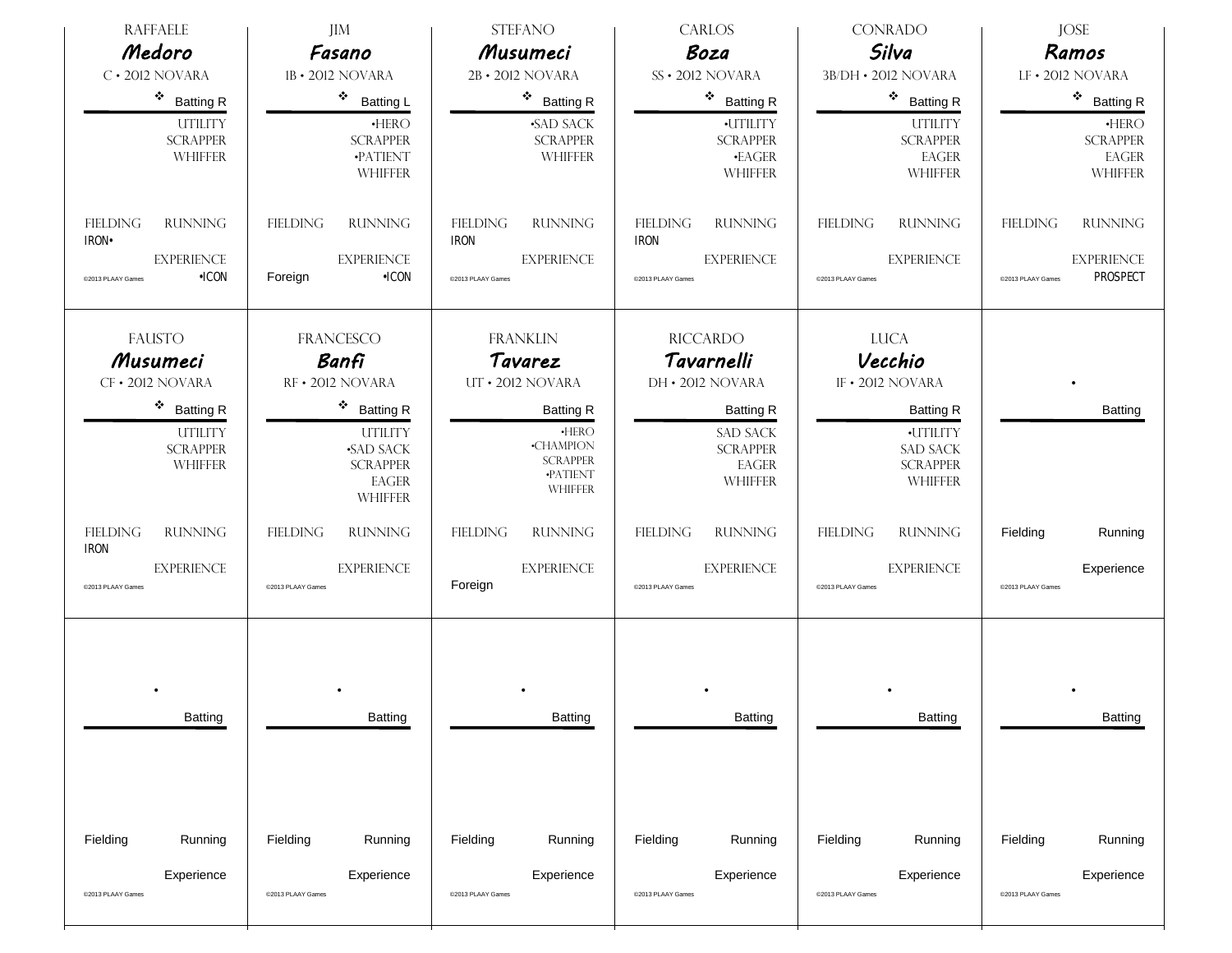| Batting                                                                                                       | Batting                                                                                                             | <b>ANTONIO</b><br>Noguera<br>P · 2012 NOVARA<br>Pitching L <sup>❖</sup> Batting L<br><b>STRUGGLER</b><br><b>FLASH</b>             | <b>ALEJANDRO</b><br>Morese<br>P · 2012 NOVARA<br>Pitching R <sup>\$</sup> Batting R<br><b>STRUGGLER</b><br><b>WORKMAN</b>        | <b>RENNY</b><br>Duarte<br>P · 2012 NOVARA<br>Pitching R <sup>❖</sup> Batting R<br>WORKMAN.<br>CONTROL.                                          | <b>PEDRO</b><br>Orta<br>P · 2012 NOVARA<br>Pitching R <sup>\$</sup> Batting R<br>STRUGGLER-<br><b>FLASH</b><br>DB CONTROL |
|---------------------------------------------------------------------------------------------------------------|---------------------------------------------------------------------------------------------------------------------|-----------------------------------------------------------------------------------------------------------------------------------|----------------------------------------------------------------------------------------------------------------------------------|-------------------------------------------------------------------------------------------------------------------------------------------------|---------------------------------------------------------------------------------------------------------------------------|
| <b>RUNNING</b><br><b>FIELDING</b><br><b>EXPERIENCE</b><br>@2013 PLAAY Games                                   | <b>RUNNING</b><br><b>FIELDING</b><br><b>EXPERIENCE</b><br>@2013 PLAAY Games                                         | <b>FIELDING</b><br><b>RUNNING</b><br><b>EXPERIENCE</b><br>Foreign                                                                 | <b>FIELDING</b><br><b>RUNNING</b><br><b>EXPERIENCE</b><br>Foreign                                                                | <b>RUNNING</b><br><b>FIELDING</b><br><b>EXPERIENCE</b><br><b>ICON</b><br>@2013 PLAAY Games                                                      | FIELDING<br><b>RUNNING</b><br><b>EXPERIENCE</b><br><b>•ICON</b><br>@2013 PLAAY Games                                      |
| <b>JACOB</b><br>Waters<br>P · 2012 NOVARA<br>Pitching R<br><b>Batting R</b><br><b>WORKMAN</b><br><b>FLASH</b> | <b>SERGIO</b><br>Tardivo<br>P · 2012 NOVARA<br>Pitching R<br><b>Batting R</b><br><b>STRUGGLER</b><br><b>WORKMAN</b> | <b>ALFONZO</b><br>Fortunato<br>P · 2012 NOVARA<br>Pitching R<br><b>Batting R</b><br><b>STRUGGLER</b><br><b>WORKMAN</b><br>DB WILD | <b>MATTIA</b><br>De Faccio<br>P · 2012 NOVARA<br>Pitching R<br><b>Batting R</b><br><b>STRUGGLER</b><br><b>WORKMAN</b><br>DB WILD | <b>ENRICO</b><br>Ciuffetelli<br>P · 2012 NOVARA<br>Pitching R<br><b>Batting R</b><br><b>STRUGGLER</b><br><b>WORKMAN</b><br>FLASH<br><b>WILD</b> | Pitching<br><b>Batting</b>                                                                                                |
| <b>FIELDING</b><br><b>RUNNING</b><br><b>EXPERIENCE</b><br><b>PROSPECT</b><br>Foreign                          | <b>FIELDING</b><br><b>RUNNING</b><br><b>EXPERIENCE</b><br>@2013 PLAAY Games                                         | <b>FIELDING</b><br><b>RUNNING</b><br><b>EXPERIENCE</b><br>Foreign                                                                 | <b>FIELDING</b><br><b>RUNNING</b><br><b>EXPERIENCE</b><br><b>PROSPECT</b><br>@2013 PLAAY Games                                   | <b>FIELDING</b><br><b>RUNNING</b><br><b>EXPERIENCE</b><br><b>•PROSPECT</b><br>@2013 PLAAY Games                                                 | FIELDING<br><b>RUNNING</b><br><b>EXPERIENCE</b><br>@2013 PLAAY Games                                                      |
| Pitching<br>Batting                                                                                           | Pitching<br>Batting                                                                                                 | Pitching<br>Batting                                                                                                               | Pitching<br>Batting                                                                                                              | Pitching<br>Batting                                                                                                                             | Pitching<br><b>Batting</b>                                                                                                |
| Fielding<br>Running<br>Experience<br>@2013 PLAAY Games                                                        | Fielding<br>Running<br>Experience<br>@2013 PLAAY Games                                                              | Fielding<br>Running<br>Experience<br>@2013 PLAAY Games                                                                            | Fielding<br>Running<br>Experience<br>@2013 PLAAY Games                                                                           | Fielding<br>Running<br>Experience<br>@2013 PLAAY Games                                                                                          | Fielding<br>Running<br>Experience<br>@2013 PLAAY Games                                                                    |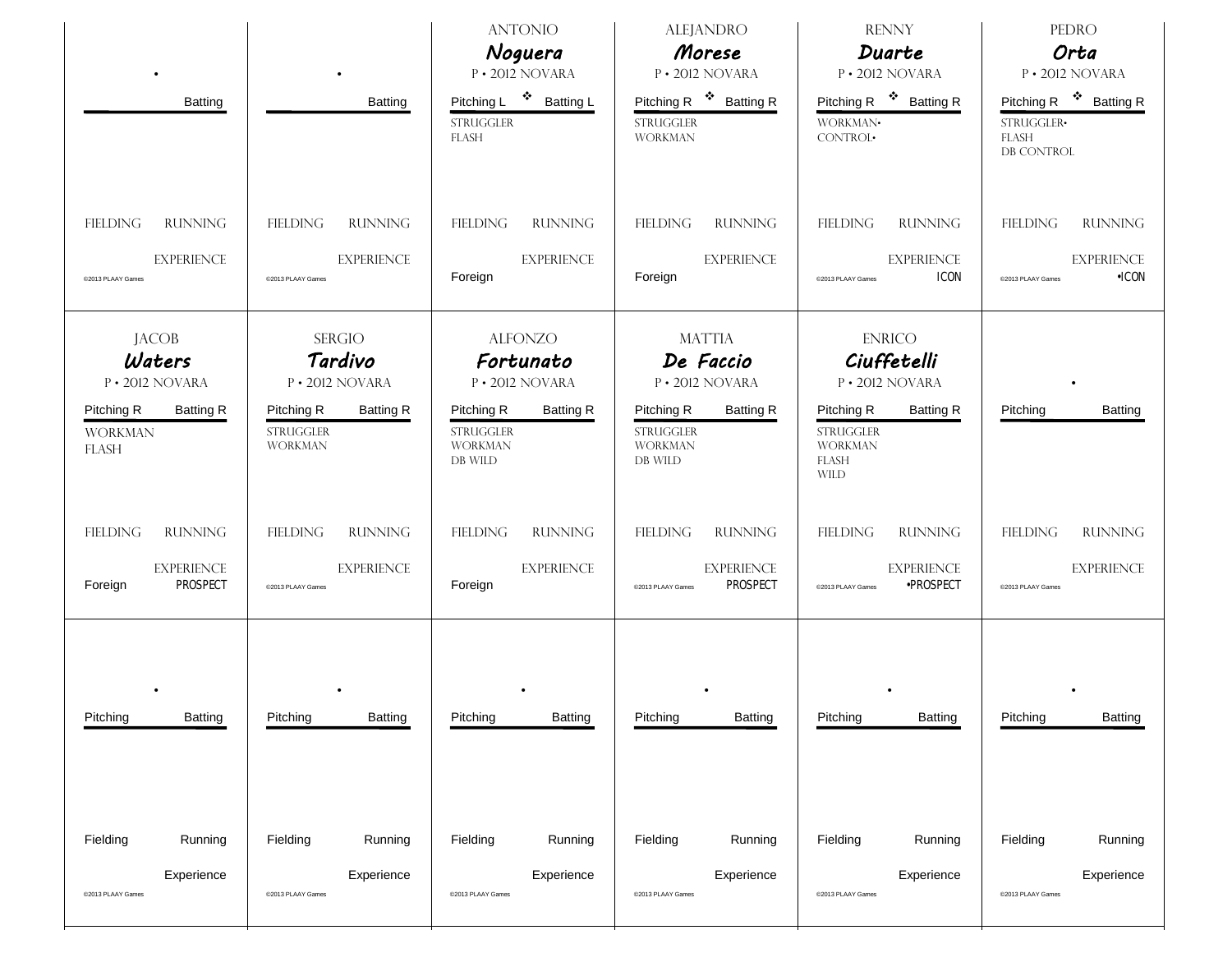| <b>OSMAN</b>                                                                               | <b>ALESSANDRO</b>                                                                                             | <b>LUCA</b>                                                                                     | <b>STEFANO</b>                                                                             | <b>LEONARDO</b>                                                                                     | <b>CRISTIAN</b>                                                                                                                  |
|--------------------------------------------------------------------------------------------|---------------------------------------------------------------------------------------------------------------|-------------------------------------------------------------------------------------------------|--------------------------------------------------------------------------------------------|-----------------------------------------------------------------------------------------------------|----------------------------------------------------------------------------------------------------------------------------------|
| Marval                                                                                     | Sambucci                                                                                                      | Scalera                                                                                         | Giannetti                                                                                  | Zileri                                                                                              | Leoni                                                                                                                            |
| $C \cdot 2012$ PARMA                                                                       | 1B · 2012 PARMA                                                                                               | 2B · 2012 PARMA                                                                                 | SS · 2012 PARMA                                                                            | 3B · 2012 PARMA                                                                                     | LF · 2012 PARMA                                                                                                                  |
| ٠<br><b>Batting B</b>                                                                      | $\bullet$ Batting R                                                                                           | $\bullet$ Batting R                                                                             | ۰<br><b>Batting R</b>                                                                      | $\bullet$ Batting R                                                                                 | $\bullet$ Batting R                                                                                                              |
| $\cdot$ HERO<br><b>CHAMPION</b><br><b>SCRAPPER</b><br><b>•PATIENT</b>                      | <b>SCRAPPER</b><br><b>WHIFFER</b>                                                                             | ·UTILITY<br><b>SCRAPPER</b><br><b>WHIFFER</b>                                                   | ·UTILITY<br><b>SCRAPPER</b><br><b>WHIFFER</b>                                              | $\cdot$ HERO<br><b>SCRAPPER</b><br>·PATIENT                                                         | <b>SAD SACK</b><br><b>SCRAPPER</b><br>·PATIENT<br><b>WHIFFER</b>                                                                 |
| <b>FIELDING</b><br><b>RUNNING</b><br>GOLD.<br><b>EXPERIENCE</b><br>$\cdot$ ICON<br>Foreign | <b>FIELDING</b><br><b>RUNNING</b><br><b>•ACTIVE</b><br><b>EXPERIENCE</b><br><b>•ICON</b><br>@2013 PLAAY Games | <b>RUNNING</b><br><b>FIELDING</b><br><b>EXPERIENCE</b><br>$\cdot$ ICON<br>@2013 PLAAY Games     | <b>FIELDING</b><br><b>RUNNING</b><br><b>EXPERIENCE</b><br>@2013 PLAAY Games                | <b>FIELDING</b><br><b>RUNNING</b><br>GOLD·<br><b>EXPERIENCE</b><br><b>ICON</b><br>@2013 PLAAY Games | <b>FIELDING</b><br><b>RUNNING</b><br><b>•ACTIVE</b><br><b>IRON</b><br><b>EXPERIENCE</b><br><b>•PROSPECT</b><br>@2013 PLAAY Games |
| <b>STEFANO</b><br>De Simoni<br>CF · 2012 PARMA                                             | <b>SEBASTIANO</b><br>Poma<br>RF · 2012 PARMA                                                                  | <b>ANDERSON</b><br>Machado<br>MI · 2012 PARMA                                                   | <b>RICCARDO</b><br>Bertagnon<br>UT · 2012 PARMA                                            | <b>MATTEO</b><br>Ugolotti<br>2B · 2012 PARMA                                                        | <b>DAVIDE</b><br>Benetti<br>MI · 2012 PARMA                                                                                      |
| ٠<br><b>Batting L</b><br><b>HERO</b><br><b>SCRAPPER</b><br>$\cdot$ PATIENT<br>WHIFFER      | ٠<br><b>Batting R</b><br><b>SCRAPPER</b><br>$\cdot$ EAGER<br><b>WHIFFER</b>                                   | <b>Batting B</b><br><b>SAD SACK</b><br><b>SCRAPPER</b><br><b>PATIENT</b><br><b>WHIFFER</b>      | Batting L<br><b>UTILITY</b><br><b>SCRAPPER</b><br>·PATIENT<br><b>WHIFFER</b>               | <b>Batting R</b><br><b>UTILITY</b><br><b>SCRAPPER</b><br><b>PATIENT</b><br><b>WHIFFER</b>           | <b>Batting R</b><br>·UTILITY<br><b>SCRAPPER</b><br>$\cdot$ EAGER<br><b>WHIFFER</b>                                               |
| <b>RUNNING</b><br><b>FIELDING</b><br><b>EXPERIENCE</b><br><b>ICON</b><br>@2013 PLAAY Games | <b>FIELDING</b><br><b>RUNNING</b><br><b>•ACTIVE</b><br><b>EXPERIENCE</b><br>@2013 PLAAY Games                 | <b>FIELDING</b><br><b>RUNNING</b><br><b>IRON</b><br><b>EXPERIENCE</b><br><b>ICON</b><br>Foreign | <b>RUNNING</b><br><b>FIELDING</b><br><b>EXPERIENCE</b><br><b>ICON</b><br>@2013 PLAAY Games | <b>RUNNING</b><br><b>FIELDING</b><br><b>EXPERIENCE</b><br>@2013 PLAAY Games                         | <b>FIELDING</b><br><b>RUNNING</b><br><b>EXPERIENCE</b><br>@2013 PLAAY Games                                                      |
| Batting                                                                                    | Batting                                                                                                       | Batting                                                                                         | Batting                                                                                    | Batting                                                                                             | Batting                                                                                                                          |
| Fielding<br>Running                                                                        | Fielding<br>Running                                                                                           | Fielding<br>Running                                                                             | Fielding<br>Running                                                                        | Fielding<br>Running                                                                                 | Fielding<br>Running                                                                                                              |
| Experience<br>@2013 PLAAY Games                                                            | Experience<br>@2013 PLAAY Games                                                                               | Experience<br>@2013 PLAAY Games                                                                 | Experience<br>@2013 PLAAY Games                                                            | Experience<br>@2013 PLAAY Games                                                                     | Experience<br>@2013 PLAAY Games                                                                                                  |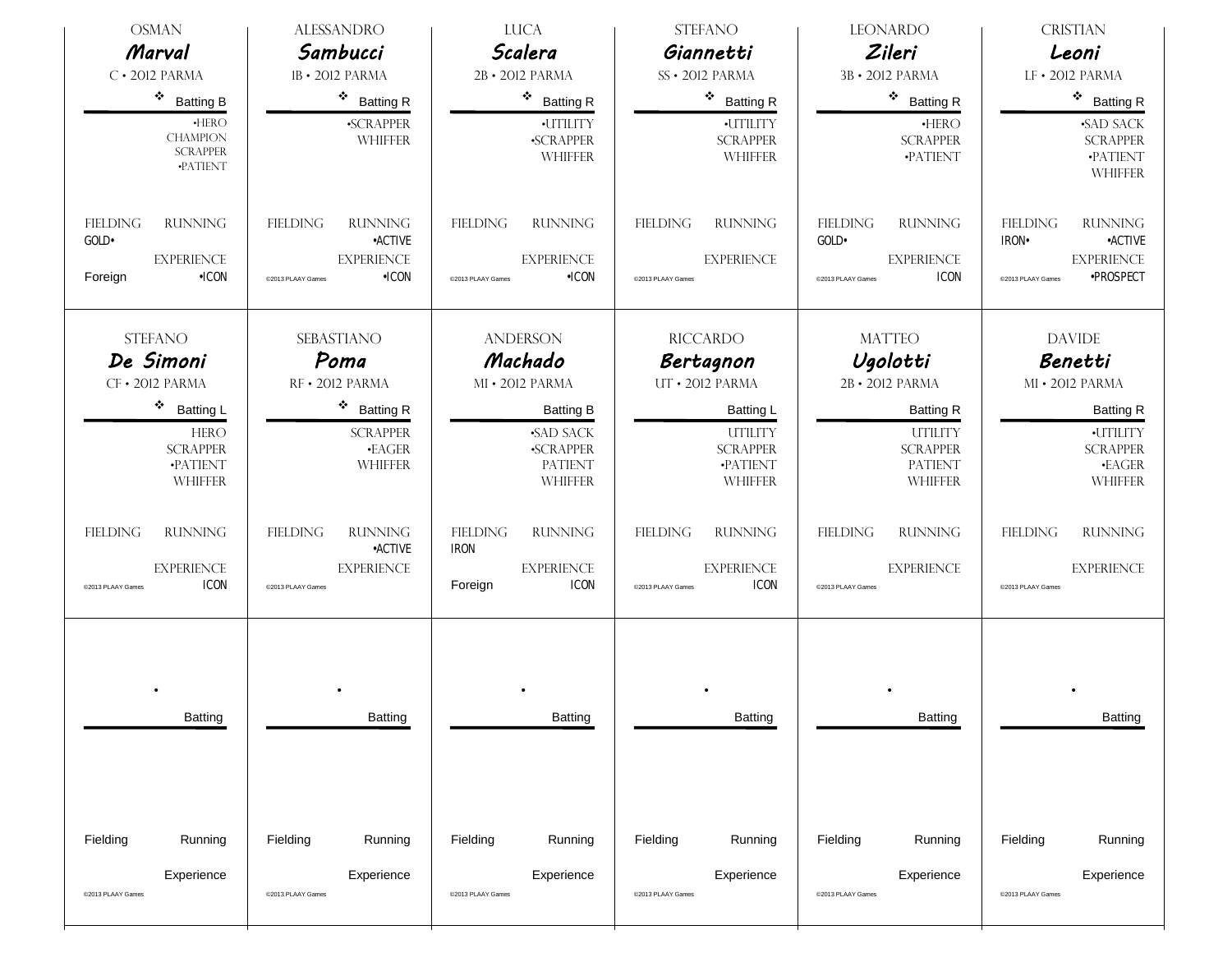| Batting                                                                                                                          | Batting                                                                                                                             | <b>NICOLAS</b><br>Giovanelli<br>$P \cdot 2012$ PARMA<br>Pitching R <sup>❖</sup> Batting R<br><b>STRUGGLER</b><br><b>WORKMAN</b><br><b>WILD</b> | <b>MIHAI</b><br><b>Burlea</b><br>P · 2012 PARMA<br>Pitching R <sup>\$</sup> Batting R<br><b>STRUGGLER</b><br><b>FLASH</b><br><b>WILD</b> | <b>ADAM</b><br>Clerici<br>P · 2012 PARMA<br>Pitching R <sup>\$</sup> Batting L<br>ACE<br><b>FLASH</b><br>CONTROL·     | <b>JOSE</b><br>Sanchez<br>P · 2012 PARMA<br>Pitching R <sup>\$</sup> Batting R<br>$\text{ACE-}$<br><b>FLASH</b><br><b>CONTROL</b> |
|----------------------------------------------------------------------------------------------------------------------------------|-------------------------------------------------------------------------------------------------------------------------------------|------------------------------------------------------------------------------------------------------------------------------------------------|------------------------------------------------------------------------------------------------------------------------------------------|-----------------------------------------------------------------------------------------------------------------------|-----------------------------------------------------------------------------------------------------------------------------------|
| Fielding                                                                                                                         | Fielding                                                                                                                            | <b>RUNNING</b>                                                                                                                                 | <b>FIELDING</b>                                                                                                                          | <b>FIELDING</b>                                                                                                       | <b>FIELDING</b>                                                                                                                   |
| Running                                                                                                                          | Running                                                                                                                             | FIELDING                                                                                                                                       | <b>RUNNING</b>                                                                                                                           | <b>RUNNING</b>                                                                                                        | <b>RUNNING</b>                                                                                                                    |
| Experience                                                                                                                       | Experience                                                                                                                          | <b>EXPERIENCE</b>                                                                                                                              | <b>EXPERIENCE</b>                                                                                                                        | <b>EXPERIENCE</b>                                                                                                     | <b>EXPERIENCE</b>                                                                                                                 |
| @2013 PLAAY Games                                                                                                                | @2013 PLAAY Games                                                                                                                   | @2013 PLAAY Games                                                                                                                              | Foreign                                                                                                                                  | Foreign                                                                                                               | Foreign                                                                                                                           |
| <b>ANGEL</b><br>Salazar<br>P · 2012 PARMA<br>Pitching R <sup>\$</sup> Batting R<br><b>WORKMAN</b><br><b>FLASH</b><br><b>WILD</b> | <b>ANDREA</b><br>Pizziconi<br>P · 2012 PARMA<br>Pitching R<br><b>Batting R</b><br><b>STRUGGLER</b><br><b>WORKMAN</b><br><b>WILD</b> | <b>JUSTIN</b><br>Cicatello<br>P · 2012 PARMA<br>Pitching R<br><b>Batting R</b><br>$\mathbf{ACE}$<br><b>FLASH</b>                               | <b>MARCO</b><br>Grifanini<br>P · 2012 PARMA<br>Pitching R<br><b>Batting R</b><br>ACE<br>FLASH                                            | <b>ANDREA</b><br>Zambelloni<br>P · 2012 PARMA<br>Pitching L<br><b>Batting L</b><br><b>STRUGGLER</b><br><b>WORKMAN</b> | Pitching<br><b>Batting</b>                                                                                                        |
| <b>RUNNING</b>                                                                                                                   | <b>RUNNING</b>                                                                                                                      | <b>FIELDING</b>                                                                                                                                | FIELDING                                                                                                                                 | <b>FIELDING</b>                                                                                                       | FIELDING                                                                                                                          |
| <b>FIELDING</b>                                                                                                                  | <b>FIELDING</b>                                                                                                                     | <b>RUNNING</b>                                                                                                                                 | RUNNING                                                                                                                                  | <b>RUNNING</b>                                                                                                        | <b>RUNNING</b>                                                                                                                    |
| <b>EXPERIENCE</b>                                                                                                                | <b>EXPERIENCE</b>                                                                                                                   | <b>EXPERIENCE</b>                                                                                                                              | <b>EXPERIENCE</b>                                                                                                                        | <b>EXPERIENCE</b>                                                                                                     | <b>EXPERIENCE</b>                                                                                                                 |
| Foreign                                                                                                                          | @2013 PLAAY Games                                                                                                                   | Foreign                                                                                                                                        | @2013 PLAAY Games                                                                                                                        | @2013 PLAAY Games                                                                                                     | @2013 PLAAY Games                                                                                                                 |
| Pitching                                                                                                                         | Pitching                                                                                                                            | Pitching                                                                                                                                       | Pitching                                                                                                                                 | Pitching                                                                                                              | Pitching                                                                                                                          |
| Batting                                                                                                                          | Batting                                                                                                                             | <b>Batting</b>                                                                                                                                 | Batting                                                                                                                                  | Batting                                                                                                               | Batting                                                                                                                           |
| Fielding                                                                                                                         | Fielding                                                                                                                            | Fielding                                                                                                                                       | Fielding                                                                                                                                 | Fielding                                                                                                              | Fielding                                                                                                                          |
| Running                                                                                                                          | Running                                                                                                                             | Running                                                                                                                                        | Running                                                                                                                                  | Running                                                                                                               | Running                                                                                                                           |
| Experience                                                                                                                       | Experience                                                                                                                          | Experience                                                                                                                                     | Experience                                                                                                                               | Experience                                                                                                            | Experience                                                                                                                        |
| @2013 PLAAY Games                                                                                                                | @2013 PLAAY Games                                                                                                                   | @2013 PLAAY Games                                                                                                                              | @2013 PLAAY Games                                                                                                                        | @2013 PLAAY Games                                                                                                     | @2013 PLAAY Games                                                                                                                 |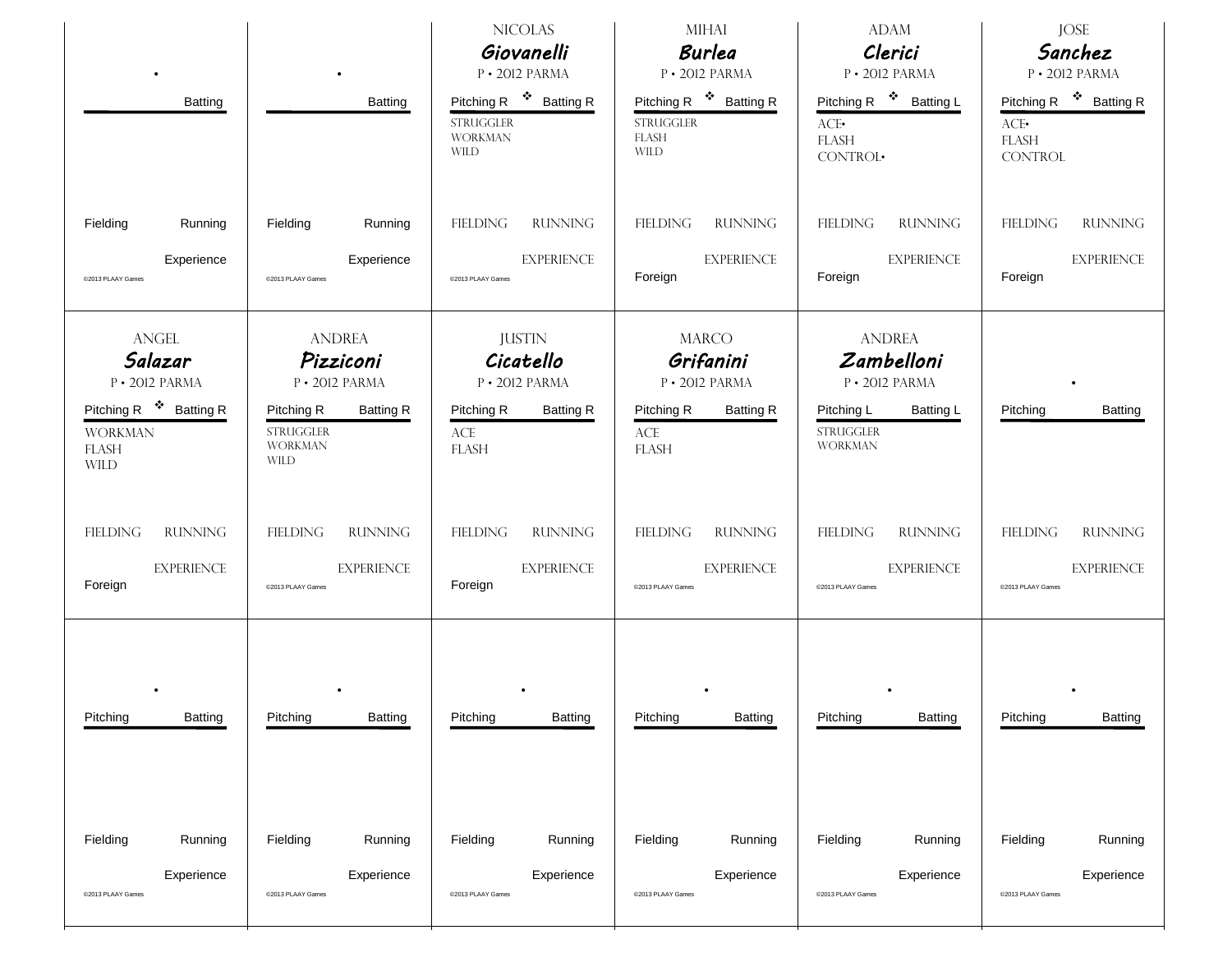| <b>JUAN PABLO</b><br>Angrisano                                                                  | <b>MAXIMILIANO</b><br>De Biase                                                             | JOE<br>Persichina                                                                         | LUIS<br>Maza                                                                                | <b>BRANDON</b><br>Chaves                                                                                    | <b>MARIO</b><br>Chiarini                                             |  |
|-------------------------------------------------------------------------------------------------|--------------------------------------------------------------------------------------------|-------------------------------------------------------------------------------------------|---------------------------------------------------------------------------------------------|-------------------------------------------------------------------------------------------------------------|----------------------------------------------------------------------|--|
| $C \cdot 2012$ RIMINI                                                                           | 1B · 2012 RIMINI                                                                           | 2B · 2012 RIMINI                                                                          | SS · 2012 RIMINI                                                                            | 3B · 2012 RIMINI                                                                                            | LF · 2012 RIMINI                                                     |  |
| ٠<br><b>Batting R</b>                                                                           | ۰<br><b>Batting R</b>                                                                      | ❖<br><b>Batting L</b>                                                                     | $\bullet$ Batting R                                                                         | ٠<br><b>Batting B</b>                                                                                       | $\div$ Batting R                                                     |  |
| $\cdot$ HERO<br><b>SCRAPPER</b><br>$\cdot$ PATIENT<br>WHIFFER                                   | $\cdot$ HERO<br><b>-CHAMPION</b><br>·SCRAPPER<br>·PATIENT<br><b>•GOOD EYE</b>              | $\cdot$ HERO<br>$\cdot$ CHAMPION<br><b>SCRAPPER</b><br>·WHIFFER                           | <b>-CHAMPION</b><br><b>SCRAPPER</b><br>·PATIENT<br><b>WHIFFER</b>                           | ·UTILITY<br><b>SCRAPPER</b><br>·PATIENT                                                                     | $\cdot$ CHAMPION<br><b>-SCRAPPER</b><br>$\cdot$ PATIENT<br>WHIFFER   |  |
| <b>FIELDING</b><br><b>RUNNING</b><br><b>-STOIC</b>                                              | <b>FIELDING</b><br><b>RUNNING</b><br>$GOLD-$                                               | <b>FIELDING</b><br><b>RUNNING</b><br><b>•ACTIVE</b>                                       | <b>FIELDING</b><br><b>RUNNING</b>                                                           | <b>FIELDING</b><br><b>RUNNING</b><br><b>IRON</b><br><b>-STOIC</b>                                           | <b>FIELDING</b><br><b>RUNNING</b>                                    |  |
| <b>EXPERIENCE</b><br>Foreign                                                                    | <b>EXPERIENCE</b><br>$\cdot$ ICON<br>@2013 PLAAY Games                                     | <b>EXPERIENCE</b><br>Foreign                                                              | <b>EXPERIENCE</b><br><b>ICON</b><br>Foreign                                                 | <b>EXPERIENCE</b><br>@2013 PLAAY Games                                                                      | <b>EXPERIENCE</b><br><b>ICON</b><br>@2013 PLAAY Games                |  |
| <b>RICCARDO</b><br><b>FILIPPO</b><br>Suardi<br>Crociati<br>CF · 2012 RIMINI<br>RF • 2012 RIMINI |                                                                                            | <b>RICCARDO</b><br><b>Babini</b><br>UT · 2012 RIMINI                                      | <b>GIUSEPPE</b><br>Spinelli<br>1B · 2012 RIMINI                                             | <b>JACK</b><br>Santora<br>MI • 2012 RIMINI                                                                  |                                                                      |  |
| ٠<br><b>Batting R</b><br><b>SCRAPPER</b><br><b>•PATIENT</b><br>WHIFFER                          | ۰<br><b>Batting R</b><br>·UTILITY<br><b>SCRAPPER</b><br><b>WHIFFER</b>                     | <b>Batting R</b><br><b>SAD SACK</b><br><b>SCRAPPER</b><br>$\cdot$ EAGER<br><b>WHIFFER</b> | <b>Batting R</b><br><b>-CHAMPION</b><br><b>SCRAPPER</b><br><b>PATIENT</b><br><b>WHIFFER</b> | <b>Batting B</b><br><b>HERO</b><br><b>SCRAPPER</b><br><b>PATIENT</b><br><b>WHIFFER</b>                      | <b>Batting</b>                                                       |  |
| <b>FIELDING</b><br><b>RUNNING</b><br><b>IRON</b><br><b>EXPERIENCE</b><br>@2013 PLAAY Games      | <b>FIELDING</b><br><b>RUNNING</b><br><b>EXPERIENCE</b><br><b>ICON</b><br>@2013 PLAAY Games | <b>FIELDING</b><br><b>RUNNING</b><br><b>EXPERIENCE</b><br>@2013 PLAAY Games               | <b>FIELDING</b><br><b>RUNNING</b><br><b>EXPERIENCE</b><br>@2013 PLAAY Games                 | <b>RUNNING</b><br><b>FIELDING</b><br>GOLD-<br><b>-ACTIVE</b><br><b>EXPERIENCE</b><br><b>ICON</b><br>Foreign | <b>FIELDING</b><br><b>RUNNING</b><br>Experience<br>@2013 PLAAY Games |  |
| Batting                                                                                         | Batting                                                                                    | Batting                                                                                   | Batting                                                                                     | Batting                                                                                                     | Batting                                                              |  |
| Fielding<br>Running<br>Experience<br>@2013 PLAAY Games                                          | Fielding<br>Running<br>Experience<br>@2013 PLAAY Games                                     | Fielding<br>Running<br>Experience<br>@2013 PLAAY Games                                    | Fielding<br>Running<br>Experience<br>@2013 PLAAY Games                                      | Fielding<br>Running<br>Experience<br>@2013 PLAAY Games                                                      | Fielding<br>Running<br>Experience<br>@2013 PLAAY Games               |  |
|                                                                                                 |                                                                                            |                                                                                           |                                                                                             |                                                                                                             |                                                                      |  |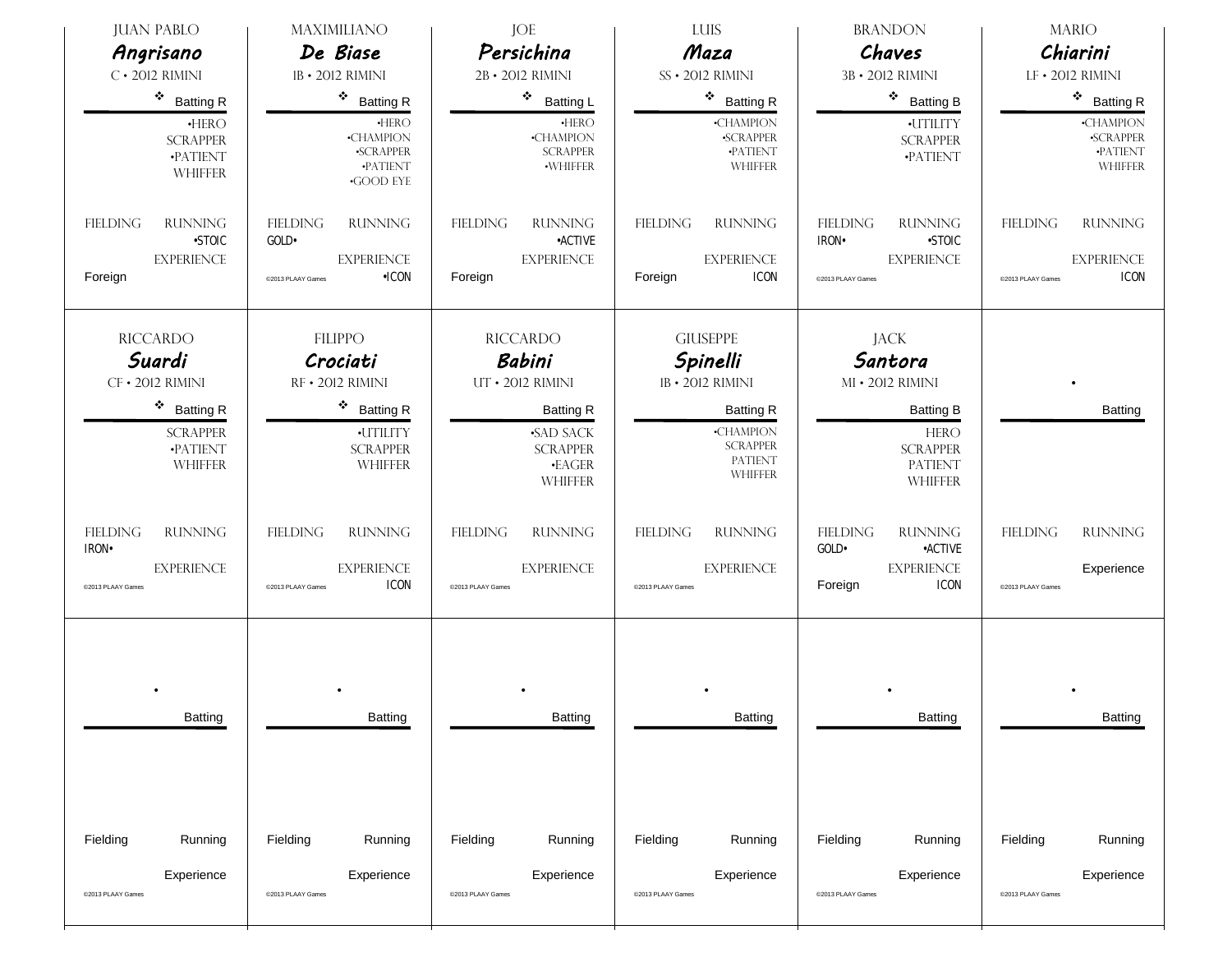|                                                                                                                             |                                                                                        | <b>FRANCISCO</b><br>Cruceta<br>SP · 2012 RIMINI                       | <b>ENORBEL</b><br>Marquez<br>SP · 2012 RIMINI                    | <b>ROBERTO</b><br>Corradini<br>SP · 2012 RIMINI                                  | <b>SANDY</b><br>Patrone<br>RP · 2012 RIMINI        |  |
|-----------------------------------------------------------------------------------------------------------------------------|----------------------------------------------------------------------------------------|-----------------------------------------------------------------------|------------------------------------------------------------------|----------------------------------------------------------------------------------|----------------------------------------------------|--|
| Batting                                                                                                                     | Batting                                                                                | Pitching R <sup>\$</sup> Batting R<br>ACE<br><b>FLASH</b><br>CONTROL. | Pitching L <sup>*</sup> Batting L<br><b>STAR</b><br><b>FLASH</b> | Pitching R <sup>\$</sup> Batting R<br>WORKMAN.<br><b>FLASH</b><br><b>CONTROL</b> | Pitching R <sup>\$</sup> Batting R<br><b>FLASH</b> |  |
| Fielding                                                                                                                    | Fielding                                                                               | <b>FIELDING</b>                                                       | <b>FIELDING</b>                                                  | <b>RUNNING</b>                                                                   | <b>FIELDING</b>                                    |  |
| Running                                                                                                                     | Running                                                                                | <b>RUNNING</b>                                                        | <b>RUNNING</b>                                                   | <b>FIELDING</b>                                                                  | <b>RUNNING</b>                                     |  |
| Experience                                                                                                                  | Experience                                                                             | <b>EXPERIENCE</b>                                                     | <b>EXPERIENCE</b>                                                | <b>EXPERIENCE</b>                                                                | <b>EXPERIENCE</b>                                  |  |
| @2013 PLAAY Games                                                                                                           | @2013 PLAAY Games                                                                      | Foreign                                                               | @2013 PLAAY Games                                                | @2013 PLAAY Games                                                                | Foreign                                            |  |
| <b>MARCOS</b><br>Tabata<br>CL · 2012 RIMINI                                                                                 | <b>MARK</b><br><b>DiFelice</b><br>RP · 2012 RIMINI                                     | <b>CARLOS</b><br>Pezzullo<br>RP · 2012 RIMINI                         |                                                                  |                                                                                  |                                                    |  |
| Pitching R <sup>\$</sup> Batting R<br>$\ensuremath{\text{ACE}}$<br>$\ensuremath{\mathrm{STAR}}$<br><b>FLASH</b><br>CONTROL. | Pitching R <sup>\$</sup> Batting R<br>$\mathbf{ACE}$<br><b>FLASH</b><br><b>CONTROL</b> | Pitching L <sup>❖</sup> Batting L<br><b>FLASH</b><br>CONTROL·         | Pitching<br>Batting                                              | Pitching<br><b>Batting</b>                                                       | Pitching<br><b>Batting</b>                         |  |
| <b>RUNNING</b>                                                                                                              | <b>RUNNING</b>                                                                         | <b>FIELDING</b>                                                       | Fielding                                                         | Fielding                                                                         | Fielding                                           |  |
| <b>FIELDING</b>                                                                                                             | <b>FIELDING</b>                                                                        | <b>RUNNING</b>                                                        | Running                                                          | Running                                                                          | Running                                            |  |
| <b>EXPERIENCE</b>                                                                                                           | <b>EXPERIENCE</b>                                                                      | <b>EXPERIENCE</b>                                                     | Experience                                                       | Experience                                                                       | Experience                                         |  |
| @2013 PLAAY Games                                                                                                           | Foreign                                                                                | @2013 PLAAY Games                                                     | @2013 PLAAY Games                                                | @2013 PLAAY Games                                                                | @2013 PLAAY Games                                  |  |
| Pitching                                                                                                                    | Pitching                                                                               | Pitching                                                              | Pitching                                                         | Pitching                                                                         | Pitching                                           |  |
| Batting                                                                                                                     | Batting                                                                                | Batting                                                               | Batting                                                          | Batting                                                                          | Batting                                            |  |
|                                                                                                                             |                                                                                        |                                                                       |                                                                  |                                                                                  |                                                    |  |
| Fielding                                                                                                                    | Fielding                                                                               | Fielding                                                              | Fielding                                                         | Fielding                                                                         | Fielding                                           |  |
| Running                                                                                                                     | Running                                                                                | Running                                                               | Running                                                          | Running                                                                          | Running                                            |  |
| Experience                                                                                                                  | Experience                                                                             | Experience                                                            | Experience                                                       | Experience                                                                       | Experience                                         |  |
| @2013 PLAAY Games                                                                                                           | @2013 PLAAY Games                                                                      | @2013 PLAAY Games                                                     | @2013 PLAAY Games                                                | @2013 PLAAY Games                                                                | @2013 PLAAY Games                                  |  |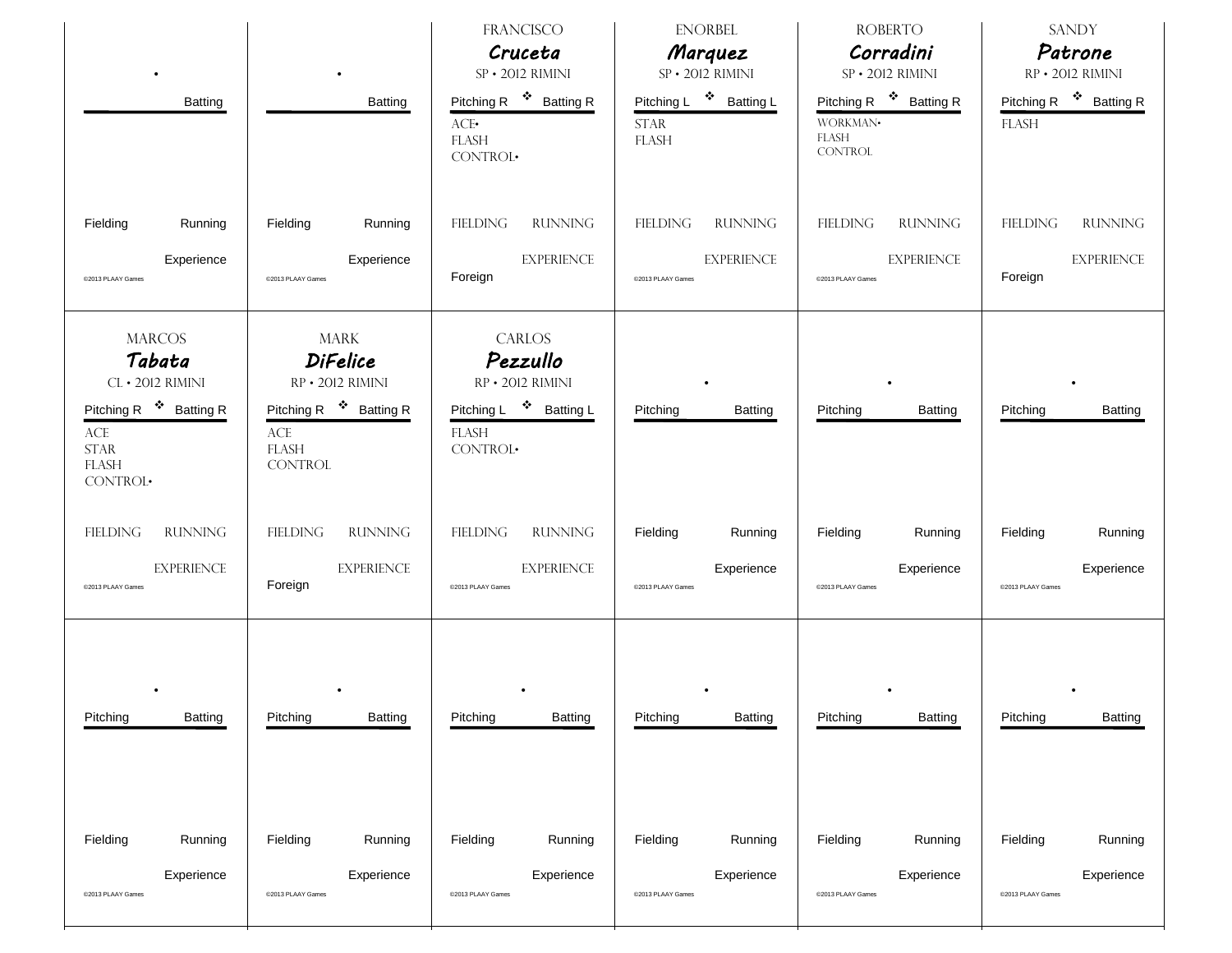| <b>MATTIA</b><br>Reginato                                                                             | <b>FRANCESCO</b><br>Imperiali                                                                     | <b>MARCOS</b><br>Yepez                                                           | <b>DANIEL</b><br>Bittar                                                                     | JOE<br>Mazzuca                                                              | CARLOS<br>Duran                                                                             |  |  |
|-------------------------------------------------------------------------------------------------------|---------------------------------------------------------------------------------------------------|----------------------------------------------------------------------------------|---------------------------------------------------------------------------------------------|-----------------------------------------------------------------------------|---------------------------------------------------------------------------------------------|--|--|
| $C \cdot 2012$ SAN MARINO                                                                             | 1B · 2012 SAN MARINO                                                                              | 2B · 2012 SAN MARINO                                                             | SS · 2012 SAN MARINO                                                                        | 3B · 2012 SAN MARINO                                                        | LF . 2012 SAN MARINO                                                                        |  |  |
| ٠<br><b>Batting R</b>                                                                                 | 樂<br><b>Batting R</b>                                                                             | ❖ Batting B                                                                      | $\bullet$ Batting R                                                                         | $\bullet$ Batting R                                                         | ٠<br><b>Batting L</b>                                                                       |  |  |
| •CHAMPION<br><b>SCRAPPER</b><br>WHIFFER                                                               | $\cdot$ HERO<br><b>-SCRAPPER</b><br><b>WHIFFER</b>                                                | $\cdot$ CHAMPION<br><b>SCRAPPER</b><br><b>WHIFFER</b>                            | $\cdot$ HERO<br>$\bullet$ CHAMPION<br><b>SCRAPPER</b><br>$\cdot$ EAGER<br>·WHIFFER          | $\cdot$ HERO<br><b>-SCRAPPER</b><br>·PATIENT<br><b>WHIFFER</b>              | <b>•CHAMPION</b><br><b>SCRAPPER</b><br>$\cdot$ EAGER<br>·WHIFFER                            |  |  |
| <b>FIELDING</b><br><b>RUNNING</b>                                                                     | <b>RUNNING</b><br><b>FIELDING</b><br>GOLD.                                                        | <b>RUNNING</b><br><b>FIELDING</b><br><b>•ACTIVE</b>                              | <b>FIELDING</b><br><b>RUNNING</b>                                                           | <b>FIELDING</b><br><b>RUNNING</b>                                           | <b>FIELDING</b><br><b>RUNNING</b><br><b>•ACTIVE</b>                                         |  |  |
| <b>EXPERIENCE</b><br>@2013 PLAAY Games                                                                | <b>EXPERIENCE</b><br><b>ICON</b><br>@2013 PLAAY Games                                             | <b>EXPERIENCE</b><br>Foreign<br>$\cdot$ ICON                                     | <b>EXPERIENCE</b><br>Foreign                                                                | <b>EXPERIENCE</b><br>Foreign<br>$-ICON$                                     | <b>EXPERIENCE</b><br>Foreign<br><b>ICON</b>                                                 |  |  |
| <b>LORENZO</b><br><b>JAIRO</b><br>Avagnina<br>Ramos<br>CF · 2012 SAN MARINO<br>RF · 2012 SAN MARINO   |                                                                                                   | <b>SIMONE</b><br>Albanese<br>$C \cdot 2012$ SAN MARINO                           | PABLO<br>Leone<br>UT · 2012 SAN MARINO                                                      | <b>LAIDEL</b><br>Chapelli<br>OF . 2012 SAN MARINO                           | FRANCESCO<br>Cingolani<br>$C \cdot 2012$ SAN MARINO                                         |  |  |
| ٠<br><b>Batting L</b><br>•CHAMPION<br><b>SCRAPPER</b><br>·PATIENT                                     | ۰<br><b>Batting L</b><br>$\cdot$ HERO<br><b>SCRAPPER</b><br><b>WHIFFER</b>                        | <b>Batting R</b><br>$\cdot$ HERO<br><b>SCRAPPER</b><br>$\cdot$ EAGER<br>·WHIFFER | <b>Batting R</b><br><b>SAD SACK</b><br><b>SCRAPPER</b><br>·PATIENT<br><b>WHIFFER</b>        | <b>Batting R</b><br><b>SCRAPPER</b><br>·PATIENT<br><b>WHIFFER</b>           | <b>Batting R</b><br><b>UTILITY</b><br><b>-SAD SACK</b><br><b>SCRAPPER</b><br><b>WHIFFER</b> |  |  |
| <b>RUNNING</b><br><b>FIELDING</b><br><b>-STOIC</b><br>GOLD-<br><b>EXPERIENCE</b><br>@2013 PLAAY Games | <b>FIELDING</b><br><b>RUNNING</b><br><b>-STOIC</b><br><b>EXPERIENCE</b><br><b>ICON</b><br>Foreign | <b>FIELDING</b><br><b>RUNNING</b><br><b>EXPERIENCE</b><br>@2013 PLAAY Games      | <b>RUNNING</b><br><b>FIELDING</b><br><b>EXPERIENCE</b><br>$\cdot$ ICON<br>@2013 PLAAY Games | <b>FIELDING</b><br><b>RUNNING</b><br><b>EXPERIENCE</b><br>@2013 PLAAY Games | <b>FIELDING</b><br><b>RUNNING</b><br><b>IRON</b><br><b>EXPERIENCE</b><br>@2013 PLAAY Games  |  |  |
| Batting                                                                                               | Batting                                                                                           | Batting                                                                          | Batting                                                                                     | Batting                                                                     | Batting                                                                                     |  |  |
| Fielding<br>Running                                                                                   | Fielding<br>Running                                                                               | Fielding<br>Running                                                              | Fielding<br>Running                                                                         | Fielding<br>Running                                                         | Fielding<br>Running                                                                         |  |  |
| Experience<br>@2013 PLAAY Games                                                                       | Experience<br>@2013 PLAAY Games                                                                   | Experience<br>@2013 PLAAY Games                                                  | Experience<br>@2013 PLAAY Games                                                             | Experience<br>@2013 PLAAY Games                                             | Experience<br>@2013 PLAAY Games                                                             |  |  |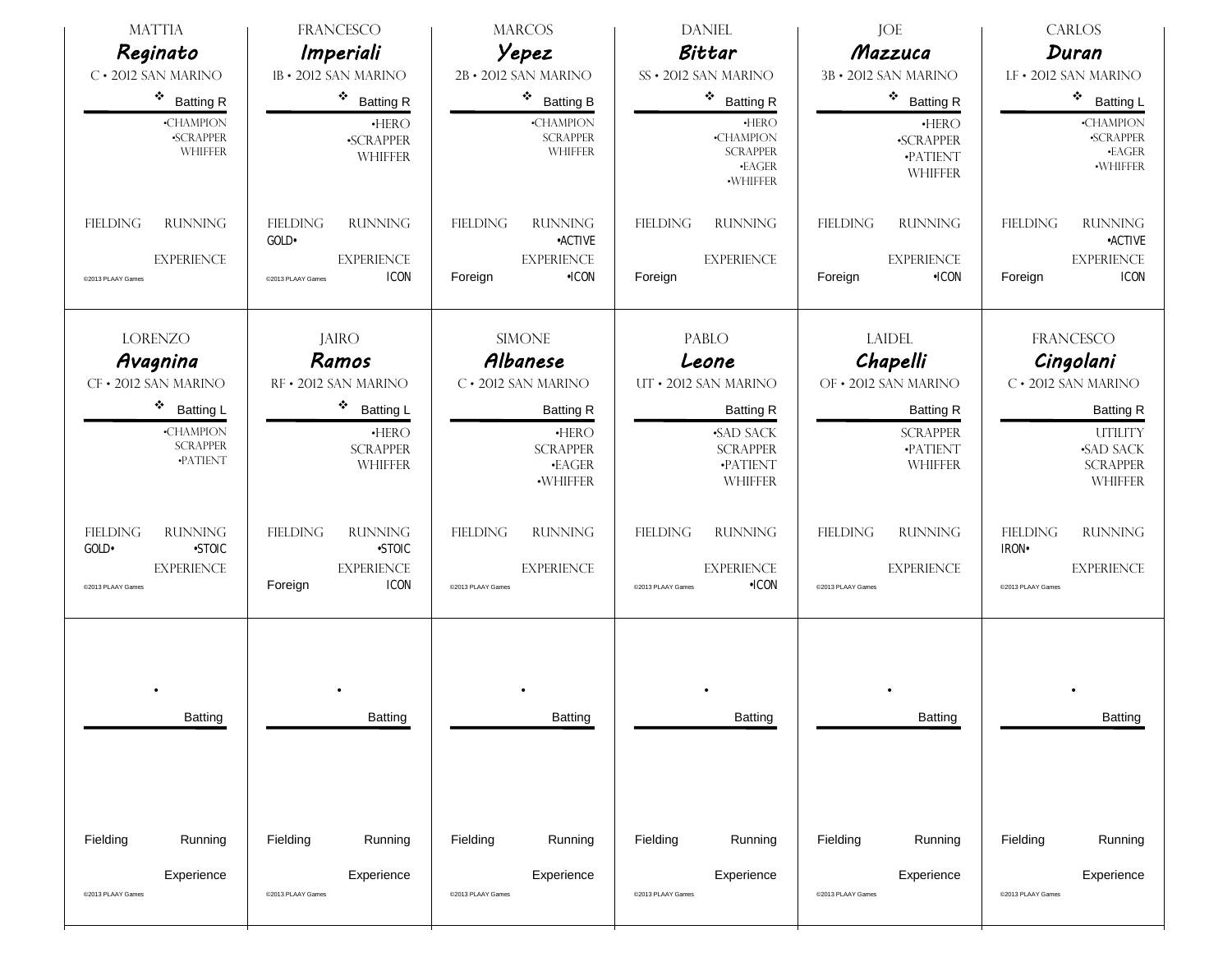| Batting                                                                                                         | Batting                                                                                                                                                       | <b>CHRIS</b><br>Cooper<br>SP · 2012 SAN MARINO<br>Pitching L <sup>\$</sup> Batting L<br>ACE<br><b>FLASH</b><br>DB CONTROL | <b>DARWIN</b><br>Cubillan<br>SP · 2012 SAN MARINO<br>Pitching R <sup>\$</sup> Batting R<br>$\mathbf{ACE}$<br><b>STAR</b><br><b>FLASH</b><br>CONTROL. | <b>TIAGO</b><br>da Silva<br>SP · 2012 SAN MARINO<br>Pitching R <sup>\$</sup> Batting R<br>ACE<br><b>FLASH</b><br><b>DB CONTROL</b> | <b>ALESSANDRO</b><br>Ercolani<br>RP · 2012 SAN MARINO<br>Pitching R <sup>\$</sup> Batting R<br><b>STRUGGLER</b><br><b>WORKMAN</b><br><b>WILD</b> |
|-----------------------------------------------------------------------------------------------------------------|---------------------------------------------------------------------------------------------------------------------------------------------------------------|---------------------------------------------------------------------------------------------------------------------------|------------------------------------------------------------------------------------------------------------------------------------------------------|------------------------------------------------------------------------------------------------------------------------------------|--------------------------------------------------------------------------------------------------------------------------------------------------|
| Fielding<br>Running<br>Experience<br>@2013 PLAAY Games                                                          | Fielding<br>Running<br>Experience<br>@2013 PLAAY Games                                                                                                        | <b>FIELDING</b><br><b>RUNNING</b><br>GOLD.<br><b>EXPERIENCE</b><br>Foreign<br><b>ICON</b>                                 | <b>FIELDING</b><br><b>RUNNING</b><br><b>EXPERIENCE</b><br>Foreign<br><b>ICON</b>                                                                     | <b>FIELDING</b><br><b>RUNNING</b><br><b>EXPERIENCE</b><br>$\cdot$ ICON<br>Foreign                                                  | <b>FIELDING</b><br><b>RUNNING</b><br><b>EXPERIENCE</b><br>@2013 PLAAY Games                                                                      |
| <b>RODNEY</b><br>Rodriquez<br>RP · 2012 SAN MARINO<br>Pitching L <sup>❖</sup> Batting L<br>ACE.<br><b>FLASH</b> | YULMAN<br>Ribeiro<br>RP · 2012 SAN MARINO<br>Pitching R <sup>\$</sup> Batting R<br>$\ensuremath{\text{ACE}}$<br><b>STAR</b><br><b>FLASH</b><br><b>CONTROL</b> | <b>IVAN</b><br>Granados<br>RP . 2012 SAN MARINO<br>Pitching L<br><b>Batting L</b><br>$STAR-$<br><b>FLASH</b><br>CONTROL·  | <b>GREGORY</b><br>Palanzo<br>RP . 2012 SAN MARINO<br>Pitching R<br><b>Batting R</b><br>WILD•                                                         | Pitching<br><b>Batting</b>                                                                                                         | Pitching<br><b>Batting</b>                                                                                                                       |
| <b>RUNNING</b>                                                                                                  | <b>RUNNING</b>                                                                                                                                                | <b>FIELDING</b>                                                                                                           | FIELDING                                                                                                                                             | Fielding                                                                                                                           | Running                                                                                                                                          |
| <b>FIELDING</b>                                                                                                 | <b>FIELDING</b>                                                                                                                                               | <b>RUNNING</b>                                                                                                            | <b>RUNNING</b>                                                                                                                                       | Running                                                                                                                            | Fielding                                                                                                                                         |
| <b>EXPERIENCE</b>                                                                                               | <b>EXPERIENCE</b>                                                                                                                                             | <b>EXPERIENCE</b>                                                                                                         | <b>EXPERIENCE</b>                                                                                                                                    | Experience                                                                                                                         | Experience                                                                                                                                       |
| Foreign                                                                                                         | Foreign                                                                                                                                                       | Foreign                                                                                                                   | Foreign                                                                                                                                              | @2013 PLAAY Games                                                                                                                  | @2013 PLAAY Games                                                                                                                                |
| Pitching                                                                                                        | Pitching                                                                                                                                                      | Pitching                                                                                                                  | Pitching                                                                                                                                             | Pitching                                                                                                                           | Pitching                                                                                                                                         |
| Batting                                                                                                         | Batting                                                                                                                                                       | Batting                                                                                                                   | Batting                                                                                                                                              | Batting                                                                                                                            | Batting                                                                                                                                          |
| Fielding                                                                                                        | Fielding                                                                                                                                                      | Fielding                                                                                                                  | Fielding                                                                                                                                             | Fielding                                                                                                                           | Fielding                                                                                                                                         |
| Running                                                                                                         | Running                                                                                                                                                       | Running                                                                                                                   | Running                                                                                                                                              | Running                                                                                                                            | Running                                                                                                                                          |
| Experience                                                                                                      | Experience                                                                                                                                                    | Experience                                                                                                                | Experience                                                                                                                                           | Experience                                                                                                                         | Experience                                                                                                                                       |
| @2013 PLAAY Games                                                                                               | @2013 PLAAY Games                                                                                                                                             | @2013 PLAAY Games                                                                                                         | @2013 PLAAY Games                                                                                                                                    | @2013 PLAAY Games                                                                                                                  | @2013 PLAAY Games                                                                                                                                |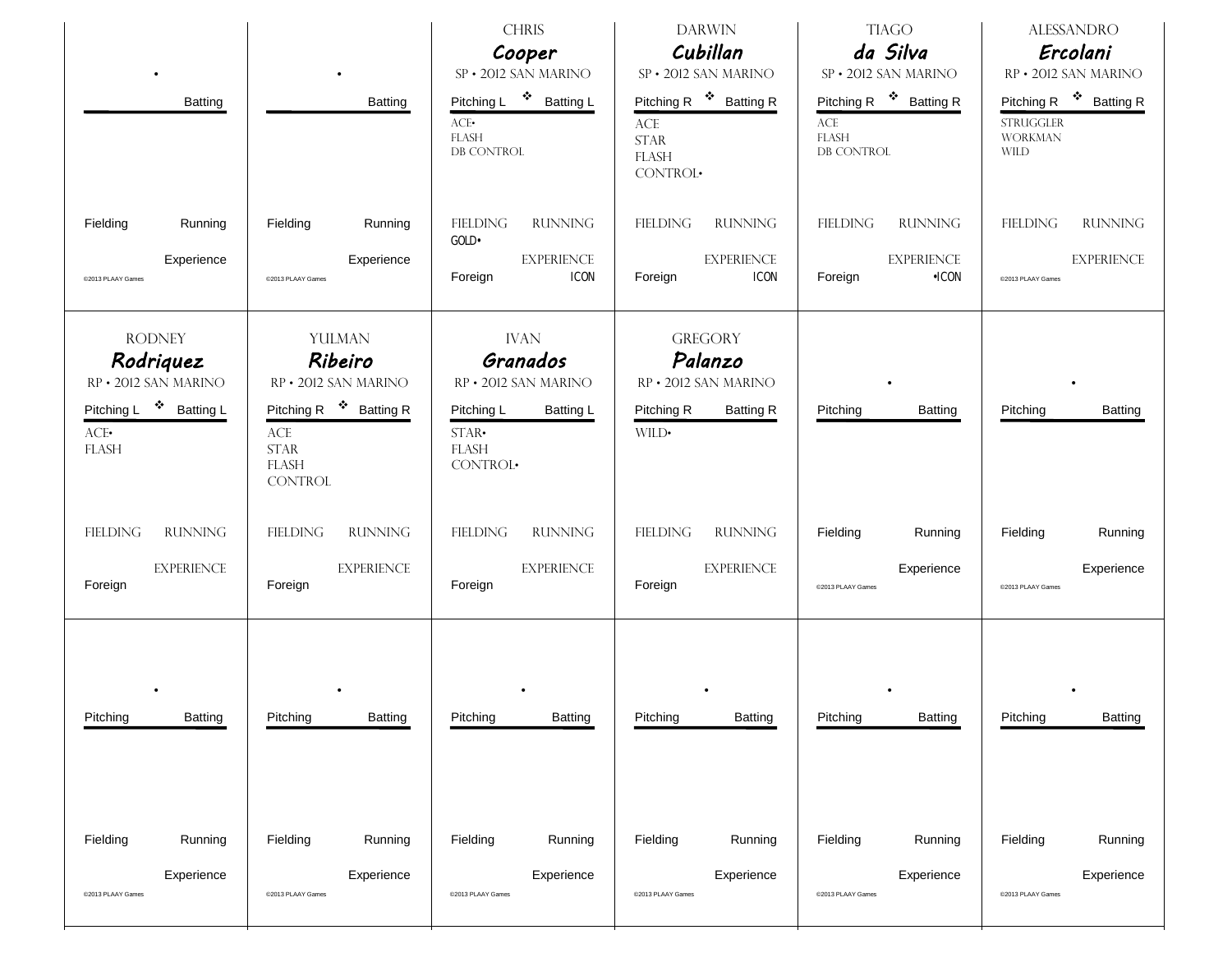|                                                                                                     | Steno Borghese                 | Gianni Falchi                 |                                       | Janella                                                        |                                                 |                               | Stadio di Baseball            |                               | dei Pirati           | Stadio del                    |                      |
|-----------------------------------------------------------------------------------------------------|--------------------------------|-------------------------------|---------------------------------------|----------------------------------------------------------------|-------------------------------------------------|-------------------------------|-------------------------------|-------------------------------|----------------------|-------------------------------|----------------------|
|                                                                                                     | <b>STADIO</b><br><b>STADIO</b> |                               | <b>DI SERRAVALLE</b><br><b>STADIO</b> |                                                                | <b>STADIO</b>                                   |                               | <b>NOVARA CALCIO</b>          |                               |                      |                               |                      |
|                                                                                                     | 2012 · NETTUNO, ITALY          | 2012 · BOLOGNA, ITALY         |                                       |                                                                | 2012 · GROSSETO, ITALY 2012 · SAN MARINO, ITALY |                               |                               |                               | 2012 · RIMINI, ITALY |                               | 2012 · NOVARA, ITALY |
| L Batters                                                                                           | R Batters L Batters            |                               | R Batters L Batters                   |                                                                | R Batters L Batters                             |                               | R Batters L Batters           |                               | R Batters L Batters  |                               | <b>R</b> Batters     |
| <b>NORMAL</b>                                                                                       | <b>NORMAL</b>                  | <b>NORMAL</b>                 |                                       | <b>NORMAL NORMAL</b>                                           | <b>NORMAL NORMAL</b>                            |                               | <b>NORMAL</b>                 | <b>NORMAL</b>                 | <b>NORMAL</b>        | <b>NORMAL</b>                 | <b>NORMAL</b>        |
| THE MOST HISTORIC ITALIAN<br>RECORD: 33-11<br>BASEBALL TEAM. THE HOME OF<br><b>ITALIAN BASEBALL</b> |                                |                               | RECORD: 11-31                         |                                                                | RECORD: 33-11                                   |                               | RECORD: 28-14                 |                               | RECORD: 4-38         |                               |                      |
| Surface                                                                                             | Capacity                       | Surface                       |                                       | Capacity Surface                                               |                                                 | Capacity Surface              |                               | Capacity Surface              |                      | Capacity Surface              | Capacity             |
| <b>Grass</b>                                                                                        | 7,000                          | <b>Grass</b>                  |                                       | 1,500 Grass                                                    |                                                 | 1,500 Grass                   |                               | 1,500 Grass                   |                      | 1,500 Grass                   | 1,500                |
|                                                                                                     |                                |                               |                                       |                                                                |                                                 |                               |                               |                               |                      |                               |                      |
| Stadio A<br>Quadrifoglio                                                                            |                                |                               | <b>PARK</b>                           |                                                                | <b>PARK</b>                                     |                               | <b>PARK</b><br><b>PARK</b>    |                               |                      |                               |                      |
|                                                                                                     | <b>CASADIO</b>                 | <b>ALDO NOTARI</b>            |                                       |                                                                | <b>NAME</b>                                     | <b>NAME</b>                   |                               | <b>NAME</b>                   |                      | NAME                          |                      |
|                                                                                                     | 2012 · RUSSI, ITALY            | 2012 · PARMA, ITALY           |                                       |                                                                | YEAR - CITY, STATE                              |                               | YEAR - CITY, STATE            |                               | YEAR - CITY, STATE   |                               | YEAR - CITY, STATE   |
| L Batters                                                                                           | R Batters L Batters            |                               | R Batters L Batters                   |                                                                | R Batters L Batters                             |                               | R Batters L Batters           |                               | R Batters L Batters  |                               | <b>R</b> Batters     |
| <b>NORMAL</b>                                                                                       | <b>NORMAL</b>                  | <b>NORMAL</b>                 | <b>NORMAL SMALL</b>                   |                                                                |                                                 | SMALL SMALL                   | <b>SMALL SMALL</b>            |                               |                      | SMALL SMALL                   | <b>SMALL</b>         |
| HOME OF THE GODO<br>PARMA'S NEW STADIUM BUILT<br><b>IN 2009</b><br><b>KNIGHTS</b>                   |                                | Type park special traits here |                                       | Type park special traits here<br>Type park special traits here |                                                 |                               | Type park special traits here |                               |                      |                               |                      |
| Surface                                                                                             | Capacity                       | Surface                       |                                       | Capacity Surface                                               |                                                 | Capacity Surface              |                               | Capacity Surface              |                      | Capacity Surface              | Capacity             |
| <b>Grass</b>                                                                                        |                                | 1,500 Grass                   |                                       | 1,500 Grass                                                    |                                                 | 50,000 Grass                  | 50,000 Grass                  |                               |                      | 50,000 Grass                  | 50,000               |
|                                                                                                     |                                |                               |                                       |                                                                |                                                 |                               |                               |                               |                      |                               |                      |
|                                                                                                     | <b>PARK</b>                    | <b>PARK</b>                   |                                       |                                                                | <b>PARK</b>                                     |                               | <b>PARK</b>                   |                               | <b>PARK</b>          | <b>PARK</b>                   |                      |
|                                                                                                     | <b>NAME</b><br><b>NAME</b>     |                               |                                       |                                                                | <b>NAME</b>                                     | <b>NAME</b>                   |                               |                               | <b>NAME</b>          |                               | <b>NAME</b>          |
|                                                                                                     | YEAR - CITY, STATE             | YEAR - CITY, STATE            |                                       |                                                                | YEAR - CITY, STATE                              |                               | YEAR - CITY, STATE            |                               | YEAR - CITY, STATE   |                               | YEAR - CITY, STATE   |
| L Batters                                                                                           | R Batters L Batters            |                               | R Batters L Batters                   |                                                                | R Batters L Batters                             |                               | R Batters L Batters           |                               | R Batters L Batters  |                               | <b>R</b> Batters     |
| <b>SMALL</b>                                                                                        | SMALL   SMALL                  |                               |                                       | SMALL SMALL                                                    |                                                 | SMALL SMALL                   | SMALL SMALL                   |                               |                      | <b>SMALL SMALL</b>            | <b>SMALL</b>         |
| Type park special traits here                                                                       |                                | Type park special traits here |                                       | Type park special traits here                                  |                                                 | Type park special traits here |                               | Type park special traits here |                      | Type park special traits here |                      |
| Surface                                                                                             | Capacity                       | Surface                       |                                       | Capacity Surface                                               |                                                 | Capacity Surface              |                               | Capacity Surface              |                      | Capacity Surface              | Capacity             |
| Grass                                                                                               | 50,000                         | <b>Grass</b>                  |                                       | 50,000 Grass                                                   |                                                 | 50,000 Grass                  |                               | 50,000 Grass                  |                      | 50,000 Grass                  | 50,000               |
|                                                                                                     |                                |                               |                                       |                                                                |                                                 |                               |                               |                               |                      |                               |                      |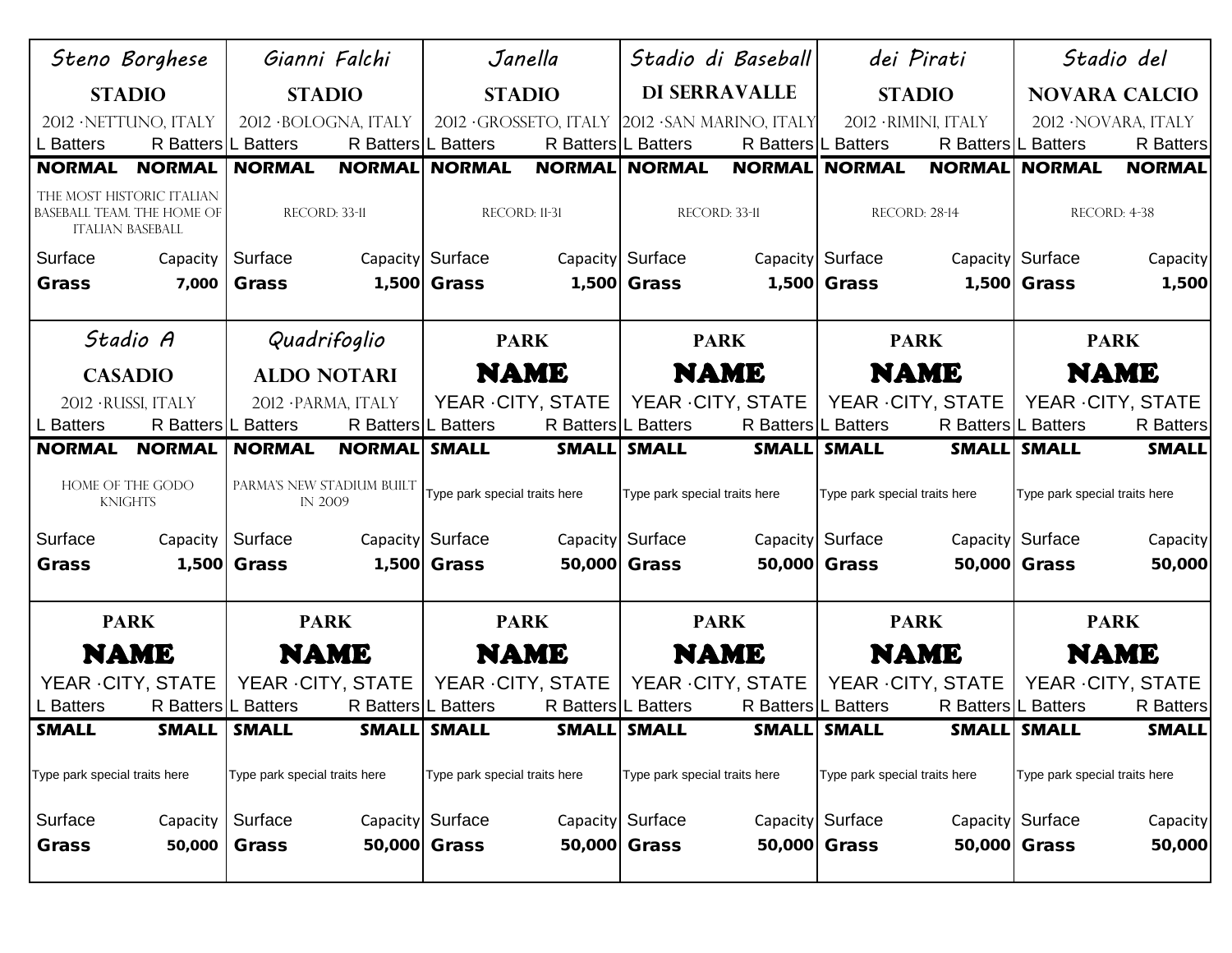## **CALENDARIO IBL 1D 2012**

(and. 29-31/3) **1^ GIORNATA** (rit. 17-19/5)

Bologna-Parma

Grosseto-NEK

Novara-San Marino

Rimini-Nettuno

#### (and. 5-7/4) **2^ GIORNATA** (rit. 24-26/5)

Parma-Novara

NEK-Rimini

Nettuno-Bologna

#### San Marino-Grosseto

#### (and. 12-14/4) **3^ GIORNATA** (rit. 7-9/6)

Bologna-NEK

San Marino-Parma

Novara-Nettuno

Grosseto-Rimini

#### (and. 19-21/4) **4^ GIORNATA** (rit. 14-16/6)

Parma-Grosseto

Godo-Novara

Rimini-Bologna

Nettuno-San Marino

#### (and. 26-28/4) **5^ GIORNATA** (rit. 21-23/6)

Grosseto-Bologna

San Marino-NEK

Novara-Rimini

Parma-Nettuno